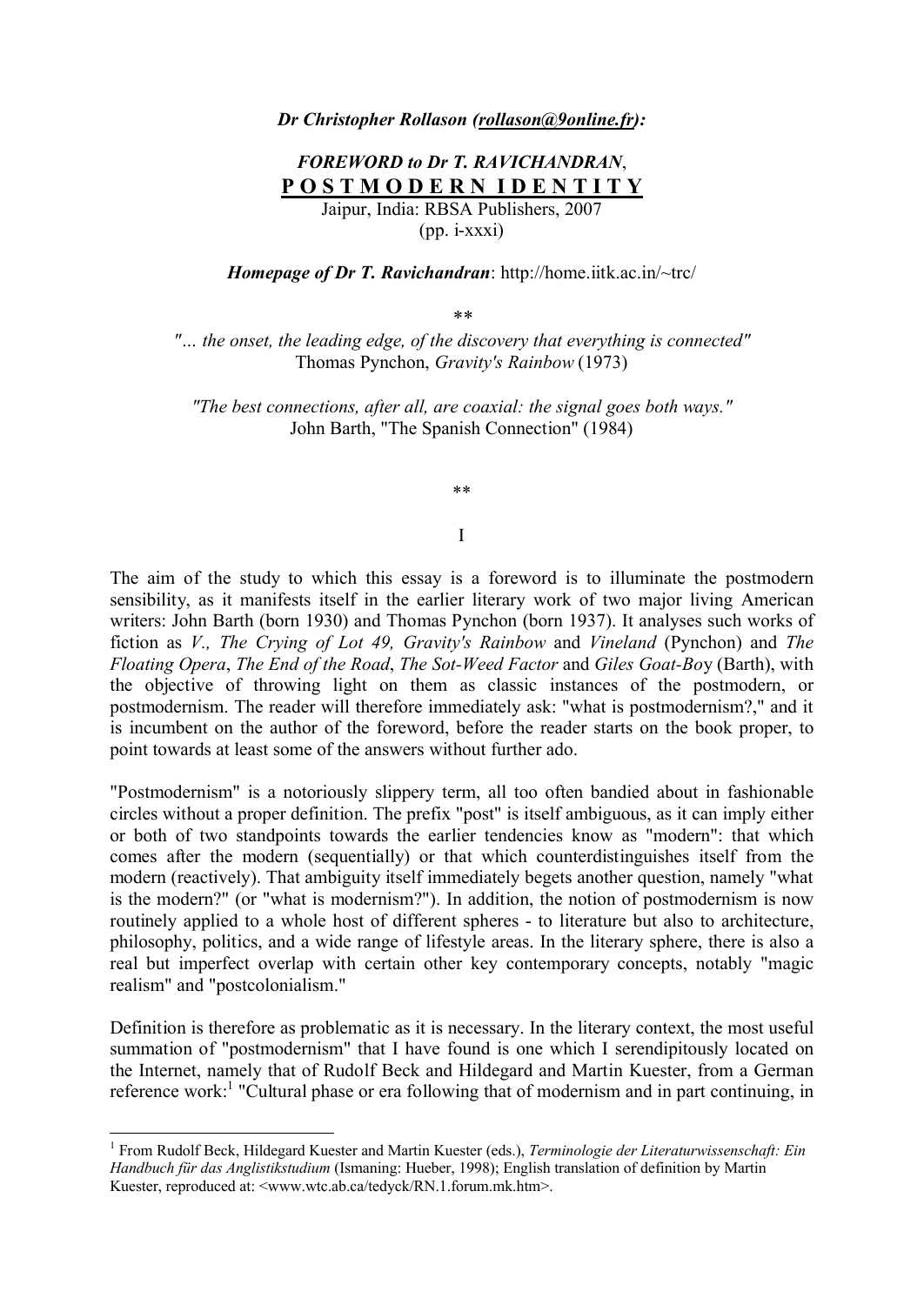part negating its cultural programme." This definition is mercifully brief and informative, encapsulating the term's innate ambiguity in a few words; it also points forthwith to the need to define the modern or modernism in literature.

At this point we may refer to the working definition of "modernism" supplied by another work of reference, the 1995 edition of the *Oxford Companion to English Literature*. The entry "Modernism" defines its subject as "an omnibus term for a number of tendencies in the arts which were prominent in the first half of the 20th century." These "tendencies" include: (a) "a persistent experimentalism;" (b) "an awareness of the irrational and the workings of the unconscious mind;" (c) "a stream-of-consciousness presentation of personality;" and (d) "a dependence  $\dots$  upon myth as a characteristic structural principle".<sup>2</sup> The most representative modernist works in the English language are generally held to be the two celebrated texts of 1922, T.S. Eliot's "The Waste Land" and James Joyce's *Ulysses*, both of which exhibit all the above features. This is of course a literature-oriented definition, but its presuppositions also apply, mutatis mutandis, to such other areas as architecture, visual art, music, dance, etc.

It is commonly agreed that at some point between the end of the Second World War and the student revolt of 1968 a "postmodern turn" occurred: modernism began to mutate definitively into something else, into that elusive phenomenon which is now called postmodernism. While it is certainly not the case that all literature since 1945 can be called postmodern - Graham Greene, J.D. Salinger and R.K. Narayan are examples of universally respected post-war writers in English to whom no-one would attach that label - it is equally true that the term is held to characterise a large number of the most influential contemporary or recent writers worldwide. The role of founding father or unavoidable precursor usually falls to the Argentinian Jorge Luis Borges, who wrote his most significant "fictions" or short stories in the 1940s; under the Borgesian wing, the label "postmodern" has been attached to, among others, the following writers of the second half of the twentieth century and/or the dawn of the twenty-first: Italo Calvino and Umberto Eco (Italy), José Saramago (Portugal), Alejo Carpentier (Cuba), Gabriel García Márquez (Colombia), Julio Cortázar (Argentina), Peter Carey (Australia), Margaret Atwood and Michael Ondaatje (Canada), as well as such writers of the Indian diaspora as Salman Rushdie, Vikram Chandra and Amitav Ghosh - not forgetting, of course, our two Americans Barth and Pynchon.

Fredric Jameson, in his influential essay of 1984 "Postmodernism, or the Cultural Logic of Late Capitalism", $3$  proposed a quite early definition of the postmodern, stressing a number of characteristics that differentiate the movement from the earlier "high modernism." These include: (a) "the effacement (…) of the (…) frontier between high culture and so-called mass or commercial culture, and the emergence of new kinds of texts infused with the forms, categories, and contents of that very culture industry so passionately denounced by all the ideologues of the modern;" (b) "a new depthlessness, which finds its prolongation in (…) a whole new culture of the image or the simulacrum;" (c) "a (...) weakening of historicity, both in our relationship to public History and in the new forms of our private temporality;" and (d) "the deep constitutive relationships of all this to a whole new technology, which is itself a figure for a whole new economic world system." Jameson's placing of postmodernism in

<sup>2</sup> Drabble (ed.), *The Oxford Companion to English Literature* (5th edn.), 668, entry "Modernism."

<sup>&</sup>lt;sup>3</sup> Jameson, "Postmodernism, or the Cultural Logic of Late Capitalism." This essay was originally published in New Left Review in 1984, and later became the first chapter of Jameson's book of the same name of 1991. The quotations are taken from the extracts reproduced at:

<sup>&</sup>lt;www.marxists.org/reference/subject/philosophy/works/us/jameson.htm>.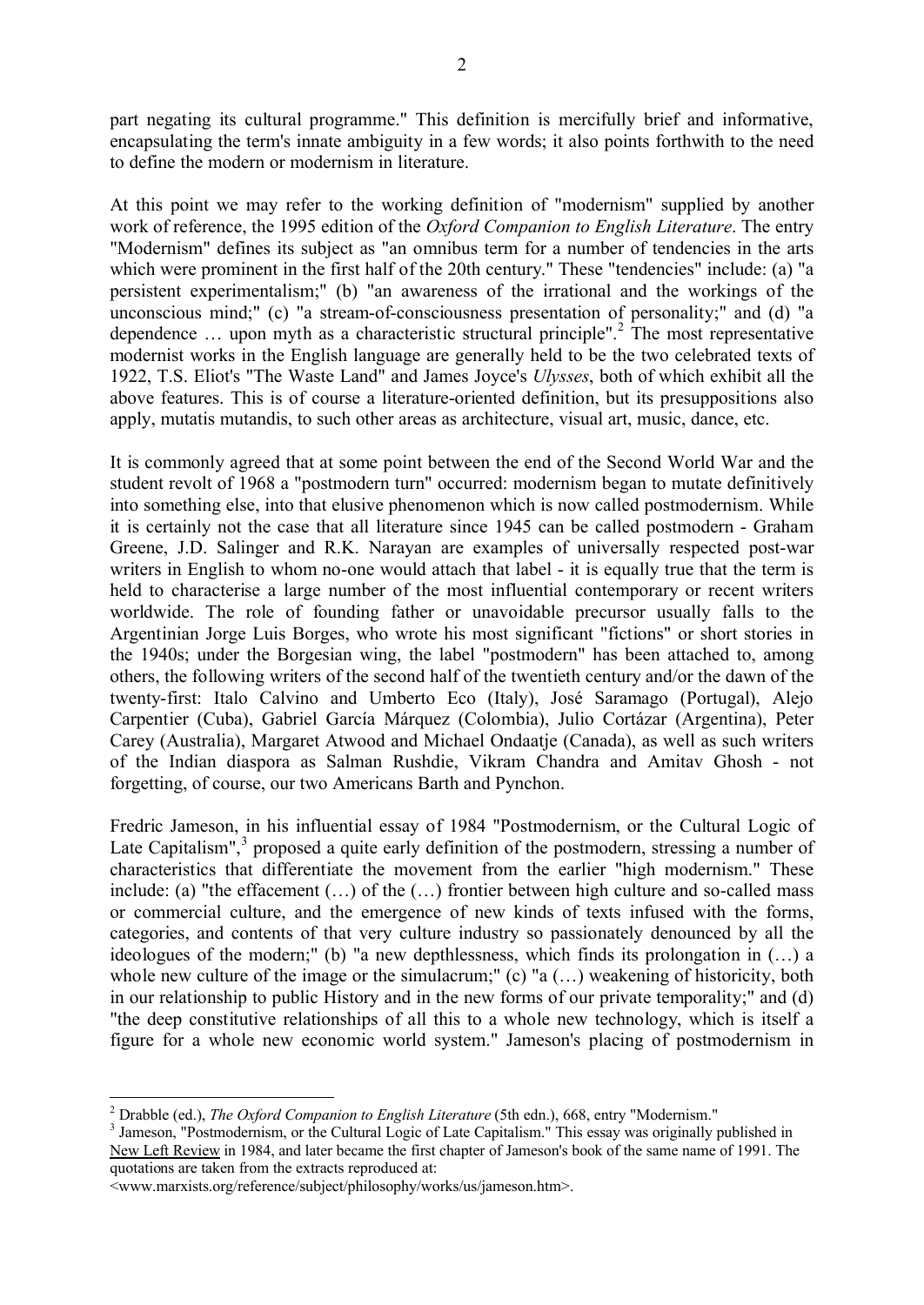relation to technology, over a decade before the World Wide Web began to interlink the planet's destinies, appears particularly salient.

Douglas Kellner and Stephen Best, writing in 1991,<sup>4</sup> offer a historical overview of the concept that is worth quoting in some detail. They trace the signifier "postmodern" back to the nineteenth century: "An English painter, John Watkins Chapman, spoke of 'postmodern painting' around 1870 to designate painting that was allegedly more modern and avant-garde than French impressionist painting," while making it clear that the term only began to take off after World War II: "the notion of a 'postmodern' break with the modern age appeared in a one-volume summation by D. C. Somervell of the first six volumes of British historian Arnold Toynbee's *A Study of History* (1947), and thereafter Toynbee himself adopted the term, taking up the notion of the postmodern age in Volumes VIII and IX of (...) *A Study of History* (...) (1954). Somervell and Toynbee suggested the concept of a 'post-Modern' age, beginning in 1875 (…) Toynbee described the age as one of anarchy and total relativism.." In 1957, "economist Peter Drucker published *The Landmarks of Tomorrow*, subtitled *A Report on the New Post-Modern World* (…). For Drucker, postmodern society was roughly equivalent to what would later be called 'postindustrial society' and Drucker indeed came to identify himself with this tendency." Two decades later, "Charles Jencks' influential book, *The Language of Modern Architecture* (1977), celebrated a new post-modern style based on eclecticism and populism, and helped to disseminate the concept of the postmodern." After that, the postmodern debates began in earnest in the 1970s and "took on an international scope and resonance by the 1980s".<sup>5</sup>

Kellner and Best define postmodernism in the following terms: "Postmodern discourses (...) denote new artistic, cultural, or theoretical perspectives which renounce modern discourses and practices." They add that "many postmodern theorists deploy the term (...) to characterize a dramatic rupture or break in Western history" and that "a postmodernist ... calls for new categories, modes of thought and writing, and values and politics to overcome the deficiencies of modern discourses and practices," while entering the caveat that "there is no unified postmodern theory, or even a coherent set of positions." This said, they nonetheless emulate Jameson in trying to identify a certain "set of positions" as characteristic of the postmodern. These include: (a) a rejection of the "grand narratives" of all earlier world-views that claim to "totalise" reality, notably those of the Enlightenment and Marxism: "Modern theory (…) is criticized for its search for a foundation of knowledge, for its universalizing and totalizing claims;" (b) the replacement of those "grand narratives" by "'perspectivist' and 'relativist' positions that theories at best provide partial perspectives on their objects, and that all cognitive representations of the world are historically and linguistically mediated," and by the notion of "the arbitrary and conventional nature of everything social - language, culture, practice, subjectivity, and society itself;" (c) the attribution of a defining role to technology, on the supposition that "technologies such as computers and media, new forms of knowledge, and changes in the socio-economic system are producing a postmodern social formation;" (d) a consciousness of major perceptual changes at work in society, with "the emergence of increased cultural fragmentation, changes in the experience of space and time, and new modes of experience, subjectivity, and culture" and the rejection of "modern assumptions of social coherence and notions of causality in favour of multiplicity, plurality, fragmentation, and indeterminacy;" (e) disbelief in conventional notions of the unified or coherent individual:

<sup>&</sup>lt;sup>4</sup> The Kellner and Best text cited here, "In Search of the Postmodern," originally appeared as chapter 1 of *Postmodern Theory: Critical Interrogations*, London: Macmillan, 1991. It is republished on the Internet at: <www.gseis.ucla.edu/faculty/kellner/pomo/ch1.html>.

<sup>5</sup> Kellner and Best, loc. cit.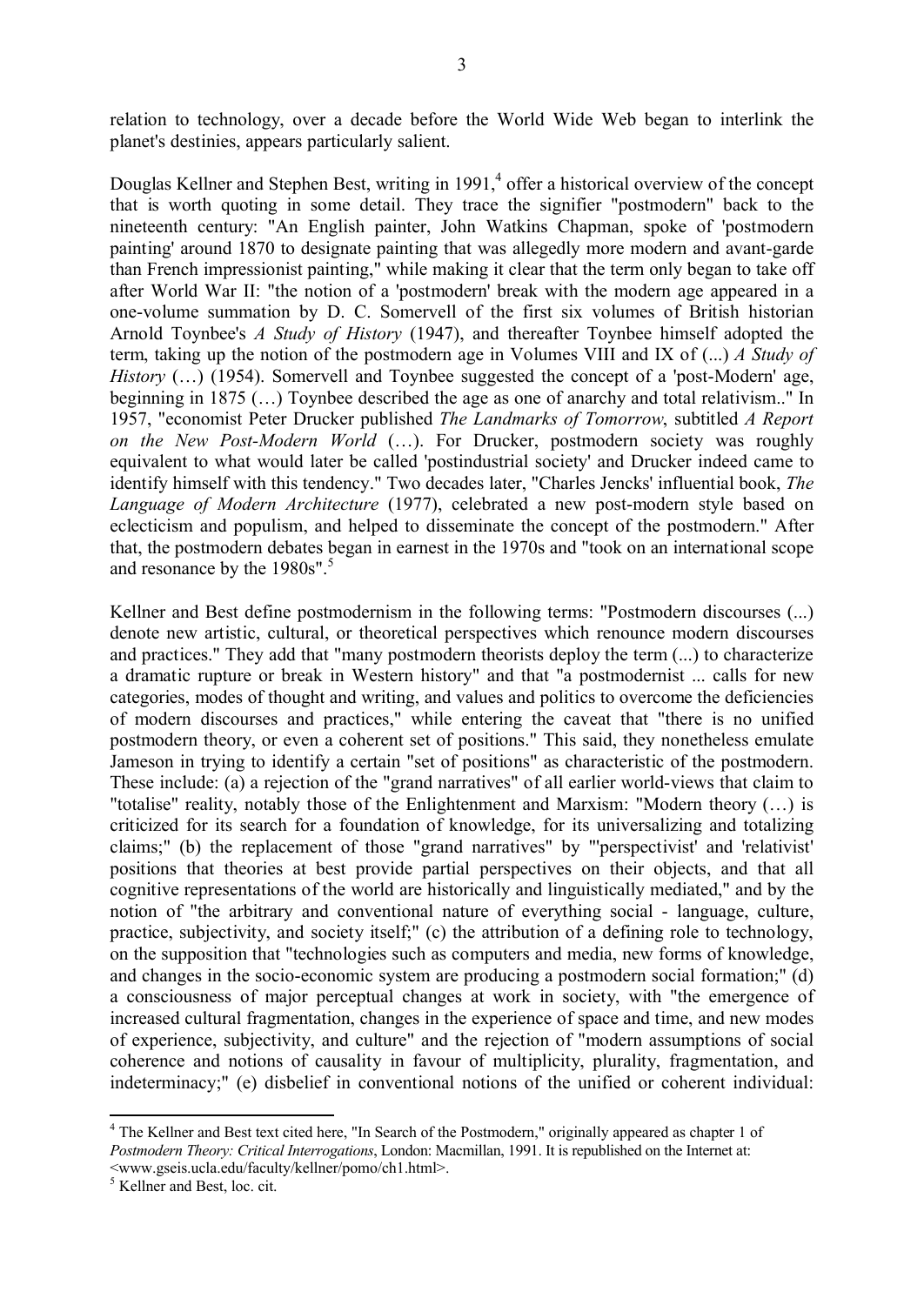"postmodern theory abandons the rational and unified subject (…)in favour of a socially and linguistically decentred and fragmented subject;" and (f), in aesthetic practice, total rejection of any idea that art can save the world: "The elements of sociopolitical critique characteristic of the historical avant-garde and desire for radically new art forms are replaced by pastiche, quotation and play with past forms, irony, cynicism, commercialism, and in some cases downright nihilism".<sup>6</sup>

For the specific domain of literature, with which we are mainly concerned in this book, the wide-ranging analysis of Kellner and Best, which takes in the postmodern cultural universe in its multiple manifestations, is usefully complemented by the considerations systematised by Mary Klages (2003). The salient aspects of literary postmodernism according to Klages some pushing forward the dynamic of modernism, others breaking completely with the modernist outlook - may be summarised as follows: (a) "Postmodernism, like modernism, [disavows] boundaries between high and low forms of art, rejecting rigid genre distinctions, emphasizing pastiche, parody, bricolage, irony, and playfulness;" (b) "Postmodern art (...) favors reflexivity and self-consciousness, fragmentation and discontinuity (especially in narrative structures), ambiguity, simultaneity, and an emphasis on the destructured, decentered, dehumanized subject;" and (c) "Postmodernism, in contrast [to modernism], doesn't lament the idea of fragmentation, provisionality, or incoherence, but rather celebrates that".<sup>7</sup> The concepts of pastiche and parody, self-reflexiveness and fragmentation will all prove especially useful for the concrete analysis of postmodernist works.

II

Armed with the definitions supplied by Jameson, Kellner and Best and Klages, the reader may feel more confident about venturing on the stormy seas of postmodernism, and confronting concrete texts by actual postmodernist writers. Thomas Pynchon and John Barth, on whom Dr Ravichandran has chosen to concentrate his expository energies, are excellent choices for this purpose. Both have the advantage of being considered exemplars of postmodernism while also being universally accepted members of the canon, or inner circle, of twentieth-century American literature. Barth and Pynchon are in some ways very different figures: Pynchon is notorious for his reclusiveness (it is said that not a single photograph of him is in circulation), and scarcely exists for the world outside of his five novels and a handful of short stories and essays, whereas Barth is a theorist as well as a practitioner of postmodernism, and has always been very much a public figure, occupying a chair in Creative Writing at Baltimore's prestigious Johns Hopkins University from 1973 until his retirement in 1995. Both, however, have had their literary talents amply recognised for decades - and by critics as eminent as Malcolm Bradbury and Harold Bloom.

Malcolm Bradbury, writing in a reference book of 1971 (before "postmodernism" had become an established term), praised Barth as the author of "four brilliant novels which have lately won him a high reputation among critics";<sup>8</sup> in the same volume, Bradbury's co-editor Eric Mottram lauded Pynchon, who had then published two novels, as "one of the few important literary talents of the 1960s".<sup>9</sup> In 1990, it was Bradbury again who, writing on the then state of

<sup>6</sup> Kellner and Best, loc. cit.

<sup>7</sup> Klages, "Postmodernism" (2003), <www.colorado.edu/English/ENGL2012Klages/pomo.html>.

<sup>8</sup> Bradbury, entry "Barth, John," in Bradbury and Mottram (ed.), *The Penguin Companion to Literature 3: United States & Latin American Literature* (1971), 28.

<sup>9</sup> Mottram, entry "Pynchon, Thomas," in Bradbury and Mottram, op. cit., 213.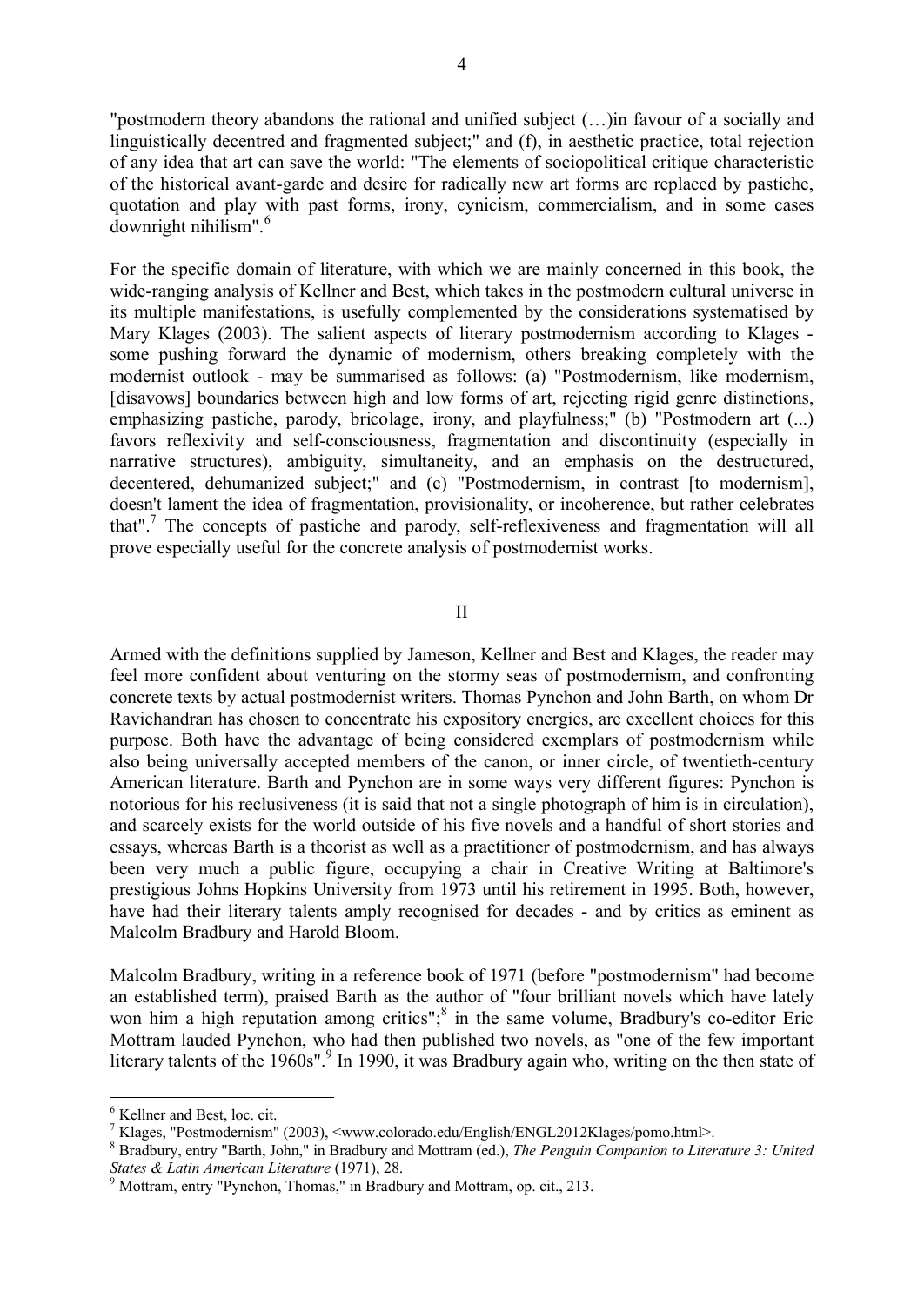the novel and those whom he saw as its most significant exponents, spoke of "the attempts of John Barth to recover a literature of replenishment from an era of literary exhaustion," as a pendent to "the cybernetic novels of Thomas Pynchon (…), where the characters become comic units swamped in a technological world coded with arbitrary plots".<sup>10</sup> Harold Bloom included the first three novels of both Barth and Pynchon in the reading list attached to earlier editions of his book *The Western Canon* (first published in 1994);<sup>11</sup> and Bloom's more recent praise of Pynchon has included a chapter on *The Crying of Lot 49* in his volume of 2000, *How*  To Read And Why,<sup>12</sup> as well as a statement of 2002 in which he brackets the reclusive novelist in a quartet of the planet's greatest living writers of fiction, alongside Saramago, García Márquez and fellow American Philip Roth.<sup>13</sup> Whatever ambivalences may surround the notion of canon in postmodern theory, it is unlikely that either Barth or Pynchon would demur at their long-standing admission into the de facto late-twentieth-century pantheon. Meanwhile, the works of both are, in a suitably postmodern development, avidly dissected on the Internet by admirers worldwide.

Both writers may be said to have exhibited postmodern traits in their writing even before the term was in general circulation. Barth's first published novel, *The Floating Opera* (1956), foregrounds an avowedly fragmented and unstable first-person narrator, and begins with that narrator self-reflexively observing himself writing; it also includes episodes that obviously pastiche or parody elements from one of the central texts of American literature, Mark Twain's *Huckleberry Finn*. Pynchon's debut short story, "Mortality and Mercy in Vienna"  $(1959)$ ,<sup>14</sup> includes ironic quotations or quotations-of-quotations from the modernist or protomodernist canon (scraps of text by Charles Baudelaire and Joseph Conrad, which had themselves been quoted by T.S. Eliot in "The Waste Land"). It also back-handedly evokes one of modernism's Grand Narratives, namely Freudian psychoanalysis - but with no promise of therapeutic transcendence, no redeeming illumination of what Pynchon's narrator calls the "badlands of the heart."

Barth later became a leading light of postmodernist theory, with his influential essay of 1967, "The Literature of Exhaustion." He argued there that to write clones of the nineteenth-century novel is totally inappropriate to present-day conditions, just as "Beethoven's Sixth Symphony or Chartres Cathedral if executed today would be merely embarrassing."<sup>15</sup> For Barth, the challenge facing the contemporary novelist is not to go "following Dostoevsky or Tolstoy or Flaubert or Balzac," but to resolve "the real technical question (…) how to succeed not even Joyce and Kafka, but those who've succeeded Joyce and Kafka."<sup>16</sup> This already contains in germ the idea of the postmodern, and Barth proposes the self-reflective metafictionality of his own practice as pointing the way ahead: "if you were the author of this paper, you'd have written something like *The Sot-Weed Factor* or *Giles Goat-Boy*: novels which imitate the form of the Novel, by an author who imitates the role of Author".<sup>17</sup> In his later, equally polemical address "'The Parallels!' - Italo Calvino and Jorge Luis Borges" (1997), Barth referred to his manifesto of thirty years before "as a sort of protopostmodernist manifesto called 'The Literature of Exhaustion'," and his comments on the postmodern precursor Borges

<sup>10</sup> Bradbury, introduction to *The Novel Today* (1990), 8.

<sup>&</sup>lt;sup>11</sup> Bloom, *The Western Canon* (1995 edition), 565.

<sup>12</sup> Bloom, "Thomas Pynchon," in *How To Read And Why* (2000), 249-254.

<sup>13</sup> Bloom, introduction to *El futur de la imaginació* (2002), 12.

<sup>&</sup>lt;sup>14</sup> Pynchon, "Mortality and Mercy in Vienna," Epoch (Cornell University), Spring 1959, Vol IX, No. 4; reproduced at: <www.themodernword.com/pynchon/pynchon\_mortality.html>.

<sup>&</sup>lt;sup>15</sup> Barth, "The Literature of Exhaustion" (1967), 73.

<sup>16</sup> Barth, ibid., 74.

 $17$  Barth, ibid., 80.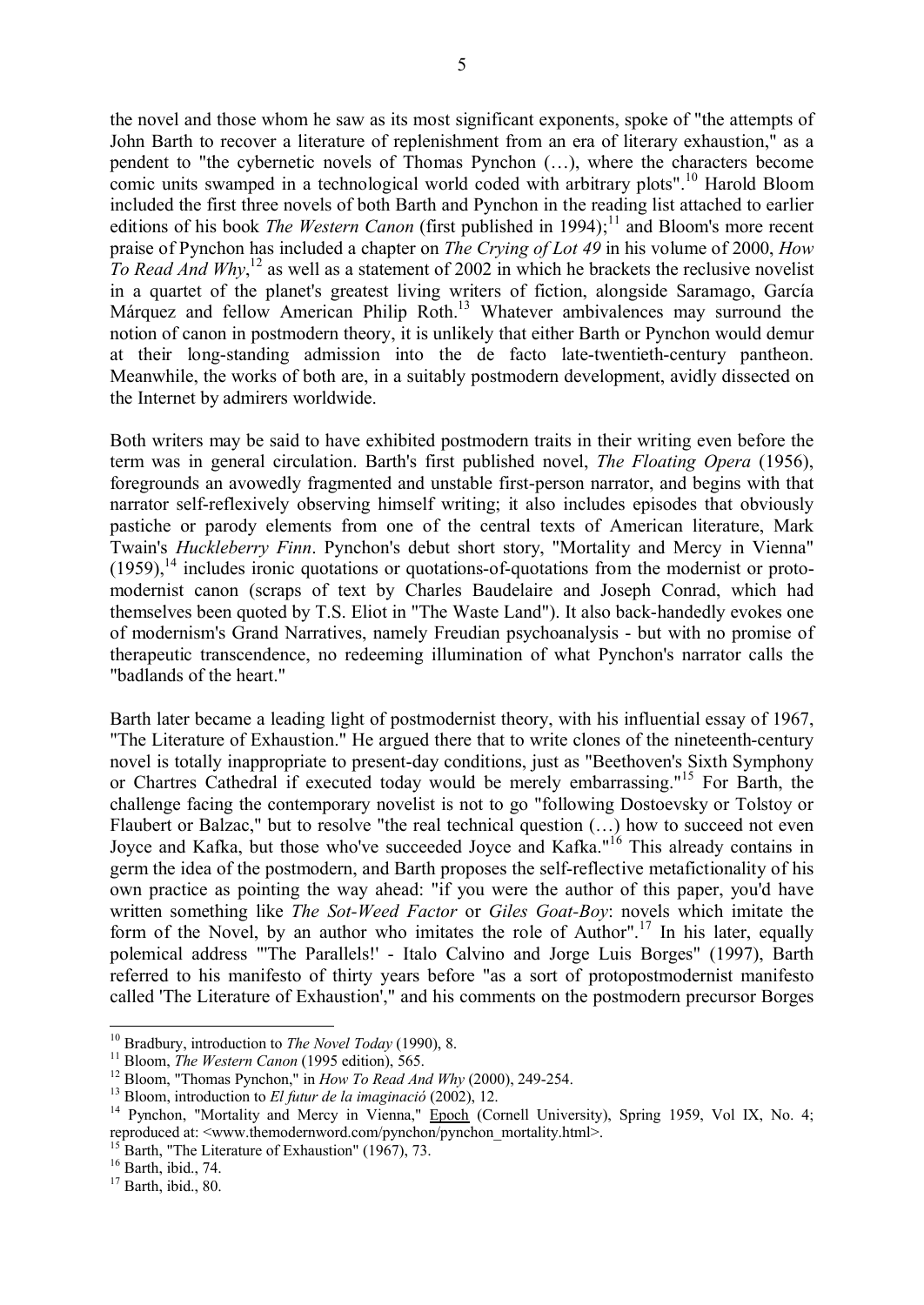and the postmodern exponent Calvino remain very much in the spirit of that earlier text: he praises both fabulists as being "disinclined to the social/psychological realism that for better or worse persists as the dominant mode in North American fiction," reading the Argentinian as the arch-practitioner of "the principle of metaphoric means" and enthroning the Italian as "the very model of a modern major Postmodernist."<sup>18</sup> Barth clearly wants his readers to see Borges' labyrinths and Calvino's invisible cities as forerunner images for his own work. Pynchon, as we have seen, is no postmodern theorist in the Barthian mould, but his world too is haunted by the ghost of Borges. *The Crying of Lot 49* could be read as the novel that Borges never wrote, while *Gravity's Rainbow* mentions the Buenos Aires master directly, through the mouth of an exiled Argentinian anarchist, and features a character named Katie Borgesius. As for the "principle of metaphoric means" and the rejection of "social/psychological realism," a similar position on writing is implicit in Pynchon's epigraph to the third section of, again, *Gravity's Rainbow*: quoting Dorothy's famous words from *The Wizard of Oz*, "Toto, I have a feeling we're not in Kansas any more," he is effectively warning his readers that they are in a textual universe not ruled by the laws of realism.

Dr Ravichandran has expounded and tabulated the different elements in the earlier work of Barth and Pynchon that may best be considered representative of postmodernism. These include, for both writers: (a) a deconstructed vision of identity - a self without a centre, a person without a personality, a succession of roles; (b) a continual tension between the external social order and a precarious inner psychic structure; (c) an abiding pathology or collection of maladies - a condition called "Cosmopsis" by Barth (*The End of the Road*) and "Entropy" by Pynchon (*The Crying of Lot 49*); (d) arbitrary control systems offered as problematic remedies for the maladies - Mythotherapy (Barth) and Cybernetics (Pynchon); (e) the ironic and subversive invocation of myth, perceived as no longer able to impose order on chaos; (f) the breakdown of teleological or goal-oriented narrative, in favour of openendedness or even total indeterminacy; and (g) the triumph of fluidity over fixity (as in, Ravichandran argues, the ever-shifting, never-pinned-down symbolism of *V.*, the eponymous title-letter of Pynchon's first novel). Despite the multiple similarities evoked between Barth and Pynchon, Ravichandran is also aware of the differences between them, stressing, notably, that where Barth's role-playing characters write their own scripts, Pynchon's manipulated entities live scripts pre-written for them. As the reader will discover, the critical exposition offered of the parallel universes of the two writers is remarkable both for its theoretical sweep and its attention to textual detail.

The world of postmodern narrative is one of infinite possibility (Barth) or overwhelming complexity (Pynchon). This multiplicity of the text is summed up in a passage from "And Then One Day," a short story which Barth published in 1994, where the female protagonist, a successful novelist, visualises her own future narrating self:

On this telling she imagines herself then, an old woman at a writing-table in her father's house or some other, having in the course of her long and by-no-meansuneventful life done this and this and this but not that, or that and that but never this, with such-and-such consequences - the whole catalogue of actions, reactions, and happenstances amounting to no more than an interminable Beginning: a procession of jester/gallants acting out before a complaisant-miened but ultimately impassive princess.<sup>19</sup>

<sup>&</sup>lt;sup>18</sup> Barth, "The Parallels!," loc. cit.

<sup>&</sup>lt;sup>19</sup> Barth, "And Then One Day," in "Three Stories" (Conjunctions, 22, Spring 1994); reproduced at: <www.conjunctions.com/archives/c22-jb.htm>.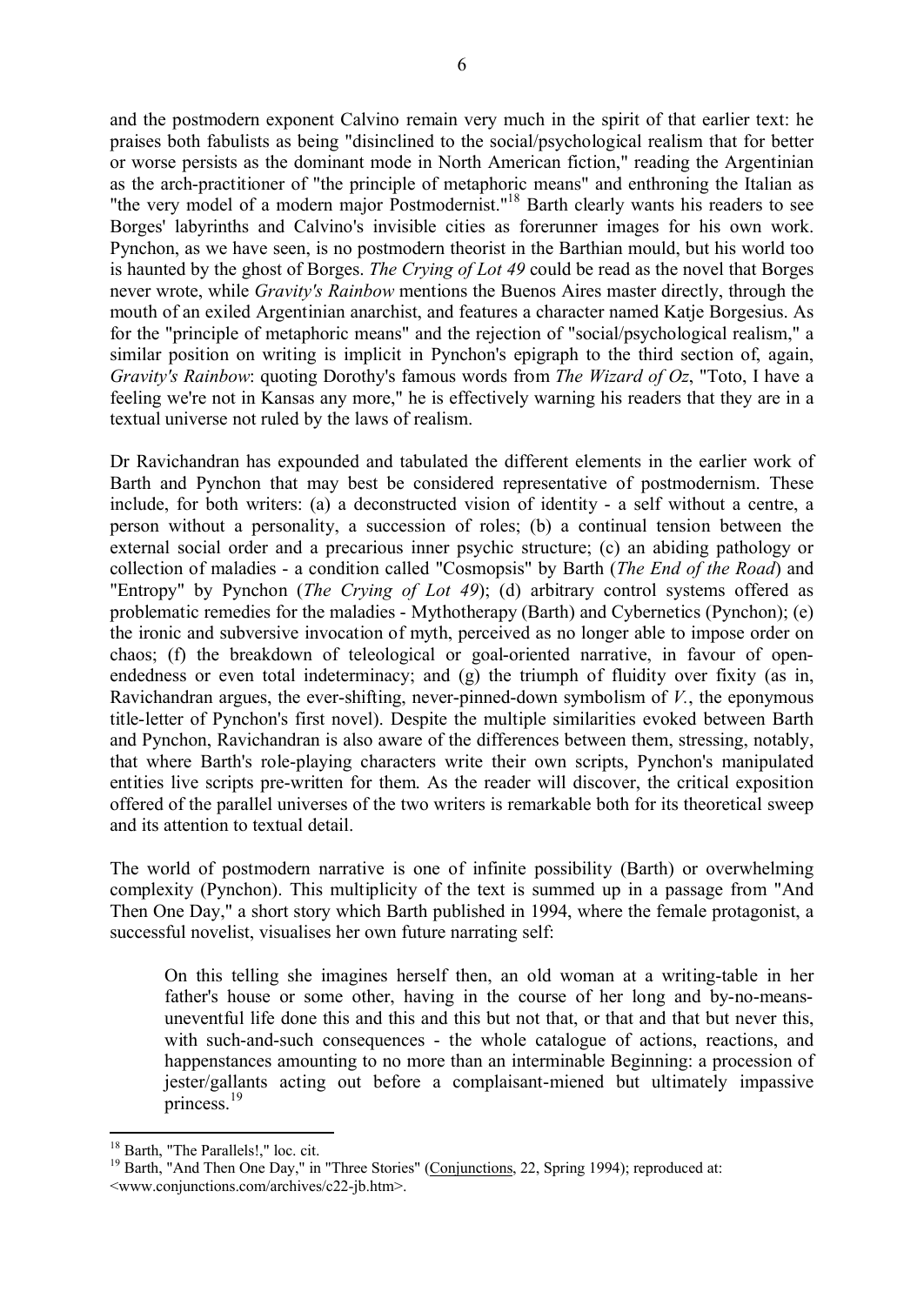If the postmodern mode transforms narrative into a Borgesian garden of forking paths, then what the reader new to the game needs most is a map. In this connection, Jameson has argued in favour of "an aesthetic of cognitive mapping" - a pedagogical culture which would "seek to endow the individual subject with some new heightened sense of its place in the global system."<sup>20</sup> If we apply Jameson's method to literary criticism in relation to postmodern works, we may conclude that Ravichandran, in this book, offers us such a cognitive map of the postmodernist text - a map enabling the reader to successfully navigate the complexities of the new mode of writing.

## III

I shall now broaden out the discussion, to consider some of the ways in which Ravichandran's account of the earlier works of Barth and Pynchon connects with more recent developments in the wider world. Of particular significance here are Information Technology, Globalisation and Postcolonialism, and these phenomena will be examined in succession.

The presentation of information technology in the works of Barth and Pynchon discussed by Ravichandran is - as is clear from his exposition of the IBM-style cybernetics of *The Crying of Lot 49* or the WESCAC computer in *Giles Goat-Boy* - that of an age which readers will no longer recognise. The mainframe has been upstaged by the network; computers are no longer unidirectional control instruments but multidirectional communication tools; the rulers still watch the ruled, but the ruled now also watch the rulers. The cyberguru Manuel Castells stresses, in his book *The Internet Galaxy* (2001), how from the beginning the "most distinctive feature" of the Internet has been "its openness, both in its technical architecture and in its social/institutional organisation;" this openness, he argues, proved to be the new medium's "main strength" when it emerged, "as users became producers of the technology, and shapers of the whole network."<sup>21</sup> Ironically, Marshall McLuhan's famous prediction of the global village has now become reality, but not through the medium he expected. In *Understanding Media* (1964), the Canadian prophet asked rhetorically, "Might not our current translation of our entire lives into the spiritual form of information seem to make of the entire globe  $\ldots$  a single consciousness?,"<sup>22</sup> but located that evolving consciousness in the "allinclusive *nowness*" and "seamless web of experience"<sup>23</sup> which he associated with television, a one-way medium - failing to anticipate the emergence, through computer technology, of the two-way or multidirectional medium that is today's Internet.

Several of the most representative postmodern writers, as well as postmodernism's presiding genius, Borges, are today read as foreshadowing key characteristics of cyberspace as we now know it. Borges' proto-cybernetic vision has been expounded in numerous studies, themselves typically published on the Internet, of which one example, apposite to present purposes, is the essay of 2002 by Davin O'Dwyer, "Searching for Cyberspace: Joyce, Borges, and Pynchon."<sup>24</sup> The relationship between Borges' stories and subsequent information technology is somewhat complex. Certain of his "fictions," such as "The Lottery in Babylon" ("La Lotería en Babilonia," 1941), which portrays a city where social roles are allocated by an arbitrary and

<sup>20</sup> Jameson, "Postmodernism," loc. cit.

<sup>21</sup> Castells, *The Internet Galaxy* (2001), 26, 27.

<sup>22</sup> McLuhan, *Understanding Media* (1964), 61.

<sup>&</sup>lt;sup>23</sup> McLuhan, op. cit., 335.

<sup>&</sup>lt;sup>24</sup> O'Dwyer, "Searching for Cyberspace: Joyce, Borges, and Pynchon" (2002)., <www.themodernword.com/borges/odwyer.html>.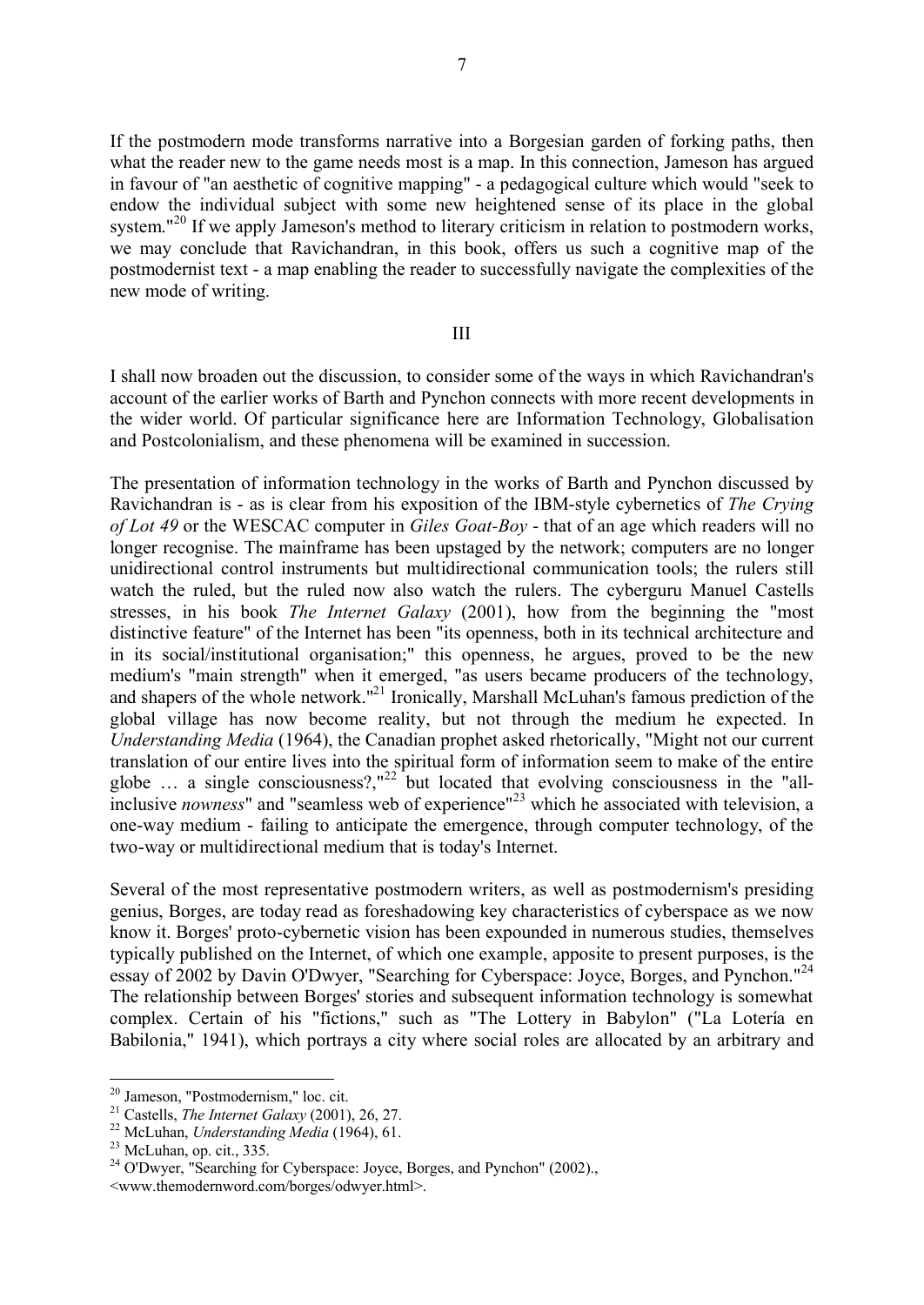unquestionable system, are assimilable to the mainframe model. His famous story "The Library of Babel" ("La Biblioteca de Babel," 1941), faces both ways, adumbrating the enormous library that is the Internet (and its information overload) while failing to anticipate the future network's key characteristic of being co-produced by its readers.<sup>25</sup> Other Borgesian texts, however, seem to bypass the mainframe epoch together and point with surprising clarity direct to the age of the networks. "Funes the Memorious" ("Funes el Memorioso," 1942), the X-ray portrait of someone whose infallible, endlessly detailed memory prevents him from synthesising data which thus become useless, has been read by Umberto Eco as foreshadowing today's perilous risk of knowledge overkill ("Our society is gearing itself up to possessing an electronic brain constructed on the model of the brain of Funes 'el memorioso'. The inability to filter out entails the impossibility to discriminate"). <sup>26</sup> Even more uncanny prolepses of cyberspace appear in Borges' narratives "The Sect of the Phoenix" ("La Secta del Fénix," 1952) and 'The Congress" ("El Congreso," 1971), both of which centre on imaginary communities, scattered across the face of the earth, whose mode of organisation bizarrely resembles that of later bulletin boards or Usenet groups. Above all, in 1940 Borges published "Tlön, Uqbar, Orbus Tertius," the tale of how a mysterious parallel universe gradually but ineluctably encroaches on the real world - a text now, inevitably, read as an allegory of the Internet days to come. O'Dwyer declares: "Substitute 'cyberspace' or 'the Net' for 'Tlön', and you have a dystopian McLuhanesque vision of the perils of our networked society, warning against the increasingly blurred boundaries between the 'real' and the 'virtual'".<sup>27</sup> The extent to which either Borges' Tlön or the Internet is or is not "dystopian" can be argued over indefinitely, but the structural similarity is no longer in doubt.

The ambiguity found in Borges carries over into Italo Calvino's anticipations of cyberspace. In 1967, Calvino published an essay called "Cybernetics and Ghosts" ("Cibernetica e Fantasmi") in which he expressed a decidedly mainframe vision of writing being given over to computers, asking rhetorically: "Will we … have machines capable of conceiving and composing poems and novels?," and even declaring: "It is with a clear conscience and without regrets that I state that my place could perfectly well be occupied by a mechanical device." $^{28}$ Nonetheless, a recent interpretation of *Invisible Cities* (*Città Invisibili*), Calvino's classic fictional work of 1972, by Virgílio Almeida, a Brazilian professor of computer science (2002), notes the remarkable convergence between certain of that book's imaginary cities and aspects of the Internet (a "tangle of stretched strings," a "spider-web city"), and concludes that Calvino's text eerily predicts how "we ourselves are becoming ever more connected to the 'invisible natures'," as "the spider-web which sustains our modern life is created through … communication networks".<sup>29</sup> Utopia or dystopia, Calvino's fictional visions, like those of Borges, are now read as adumbrations of the information society.

Similar fast-forwardings to the networked world appear in the earlier (pre-Internet) fictions of Salman Rushdie and Amitav Ghosh. *Midnight's Children*, Rushdie's celebrated novel of 1981, foregrounds a secret community of hyper-gifted individuals, all born at the moment of India's independence, who stand out from the mass thanks to their magic gifts, and communicate by means of a kind of immaterial or paranormal radio network, a "loose sort of federation of equals, all points of view given free expression" called the "Midnight's Children's

 $25$  On this story in relation to the Internet, see my own article, "Borges' 'Library of Babel' and the Internet" (1999, rev. 2000), at: <www.themodernword.com/borges/borges\_papers\_rollason2.html>.

 $26$  Eco, "Signs of the Times" (1999), 192.

<sup>27</sup> O'Dwyer, loc. cit.

 $28$  Calvino, "Cybernetics and Ghosts" (1967), 229, 233.

<sup>29</sup> Almeida, "Invisible Natures" (2002), 298, 299.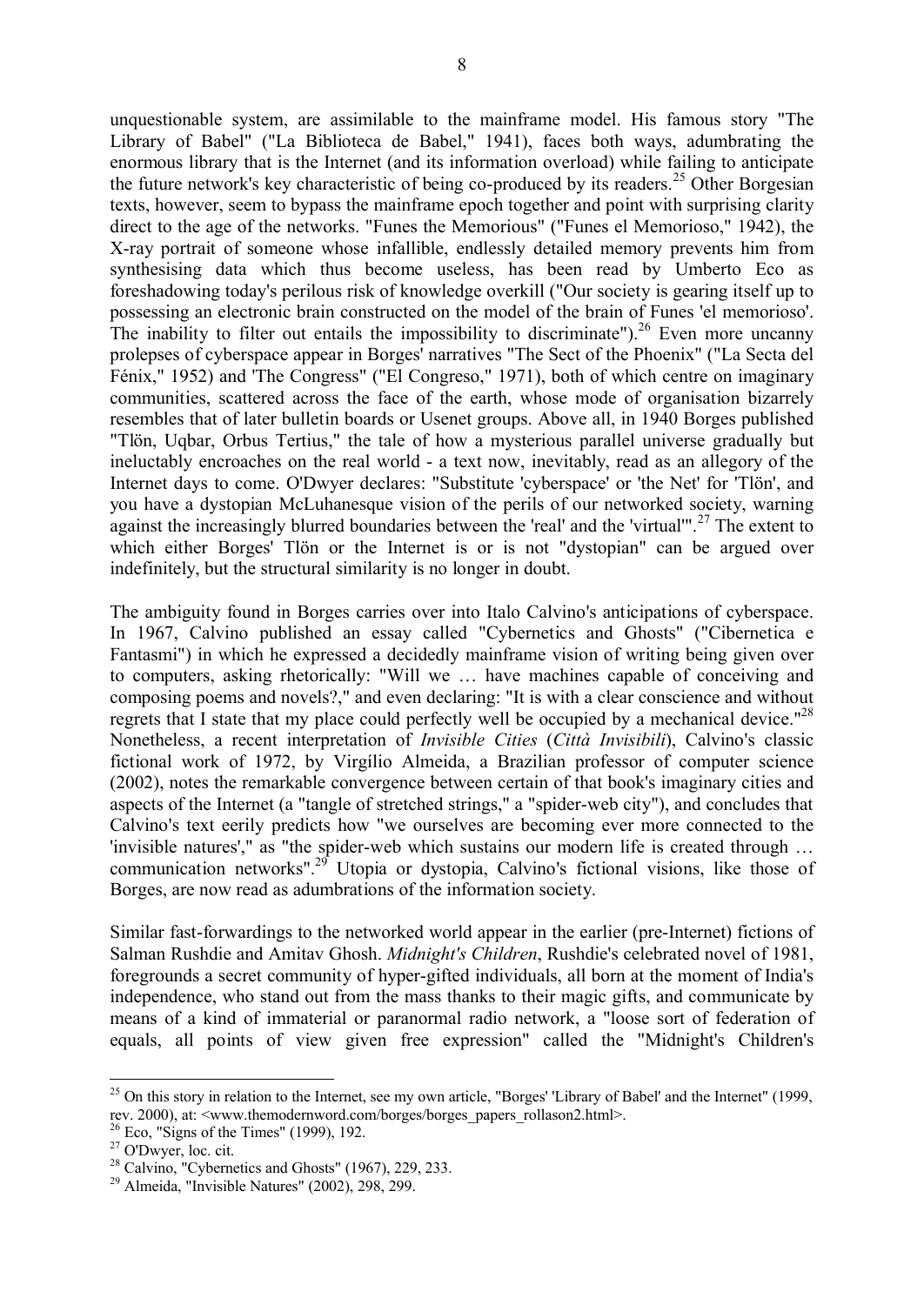Conference" - which, with hindsight, now reads as a prefigurement of the Internet.<sup>30</sup> Ghosh's first novel, *The Circle of Reason* (1986), features weaving as a key motif symbolising human connection, while linking the ancient art directly to the development of computers, and offers the pregnant aphorism: "Weaving is hope because it has no country, no continent"<sup>31</sup> - which, again, if one substitutes "the Internet" for "weaving," now appears eminently prophetic. Both Rushdie and Ghosh have made direct use of the Internet as a theme in more recent novels, but their earlier anticipations are in many ways of greater interest.

Barth and Pynchon may both, too, be situated somewhere inside the spider' web that links postmodern fiction to the Internet: the "mainframe" elements in their earlier work do not represent the sole direction taken by their encounters with the cyberworld. Barth's *The Floating Opera* and *The End of the Road* both feature first-person narrators who endlessly ponder their different alternatives for action, set out as if anticipating a hypertext menu. Pynchon's *Gravity's Rainbow*, despite its recurring theme of central control, has been read as, in certain episodes and details, anticipating the Internet universe. Brian Stonehill, in a 1994 article entitled "Pynchon's Prophecies of Cyberspace," argues that, "despite the narrative's seemingly unambiguous hostility to the binary and its manifest ridicule of the digital, (…) Pynchon in his 1973 novel not only curses but precurses what we now glibly dub cyberspace. He does so (…) imbuing *Gravity's Rainbow* with a subterranean sense, as it were, that the planet we inhabit is itself alive;<sup>"32</sup> while Davin O'Dwyer, in the 2002 essay already cited, finds in the same novel a number of "intriguing elements (…) which in retrospect demand to be read as anticipating the worldwide network we have established around us,<sup> $133$ </sup> one such element being the seemingly bizarre episode that presents a network of instantaneous communication between light-bulbs, prophetically named "*the Grid*".<sup>34</sup>

In the years since those earlier texts, both Barth and Pynchon have given explicit consideration to the computer world, albeit Barth's take on information technology is far more positive than the techno-sceptical Pynchon's. In "Virtuality," an article of 1994, the Maryland novelist declared: "A book-person myself, I nevertheless keep an open mind and a mindful eye on the parameters of the medium, the edge of the envelope," adding on hypertext: "if I were 24 instead of 64, I dare say I'd be vigorously exploring its possibilities for my fictive purposes".<sup>35</sup> His short story "CLICK," published in 1997, soon after the Internet had taken off as a mass phenomenon, does, precisely, explore the "possibilities for fictive purposes" of the World Wide Web, comically charting a tidewater couple's discovery of cyberspace, while concluding that the new medium is simply a manifestation writ large of something that already existed, the "hypertextuality of everyday life":

That's "hypertext," guys, in the sense meant here (…) : not the literal menus-of-menus and texts-behind-texts that one finds on CD-ROMs and other computer applications but rather the all-but-infinite array of potential explanations, illustrations, associations, glosses and exempla, even stories, that may be said to lie not only behind any verbal formulation but also behind any real-world image, scene, action, interaction. Enough said $2^{36}$ 

<sup>30</sup> Rushdie, *Midnight's Children* (1981; London: Picador, 1982),.220.

<sup>31</sup> Ghosh, *The Circle of Reason* (1986; London: Granta, 1998), 58.

<sup>&</sup>lt;sup>32</sup> Stonehill, "Pynchon's Prophecies of Cyberspace" (1994), <www.pynchon.pomona.edu/gr/bsto.html>.

<sup>33</sup> O'Dwyer, loc. cit.

<sup>&</sup>lt;sup>34</sup> According to some computer scientists, the next step up from the Web will become known as "the Grid."

<sup>35</sup> Barth, "Virtuality" (1994), <www.jhu.edu/~jhumag/994web/culture1.html>.

<sup>&</sup>lt;sup>36</sup> Barth, "CLICK," Atlantic Monthly, Volume 280, No. 6, December 1997, 81-96; republished at: <www.tnellen.com/cybereng/barth.htm>.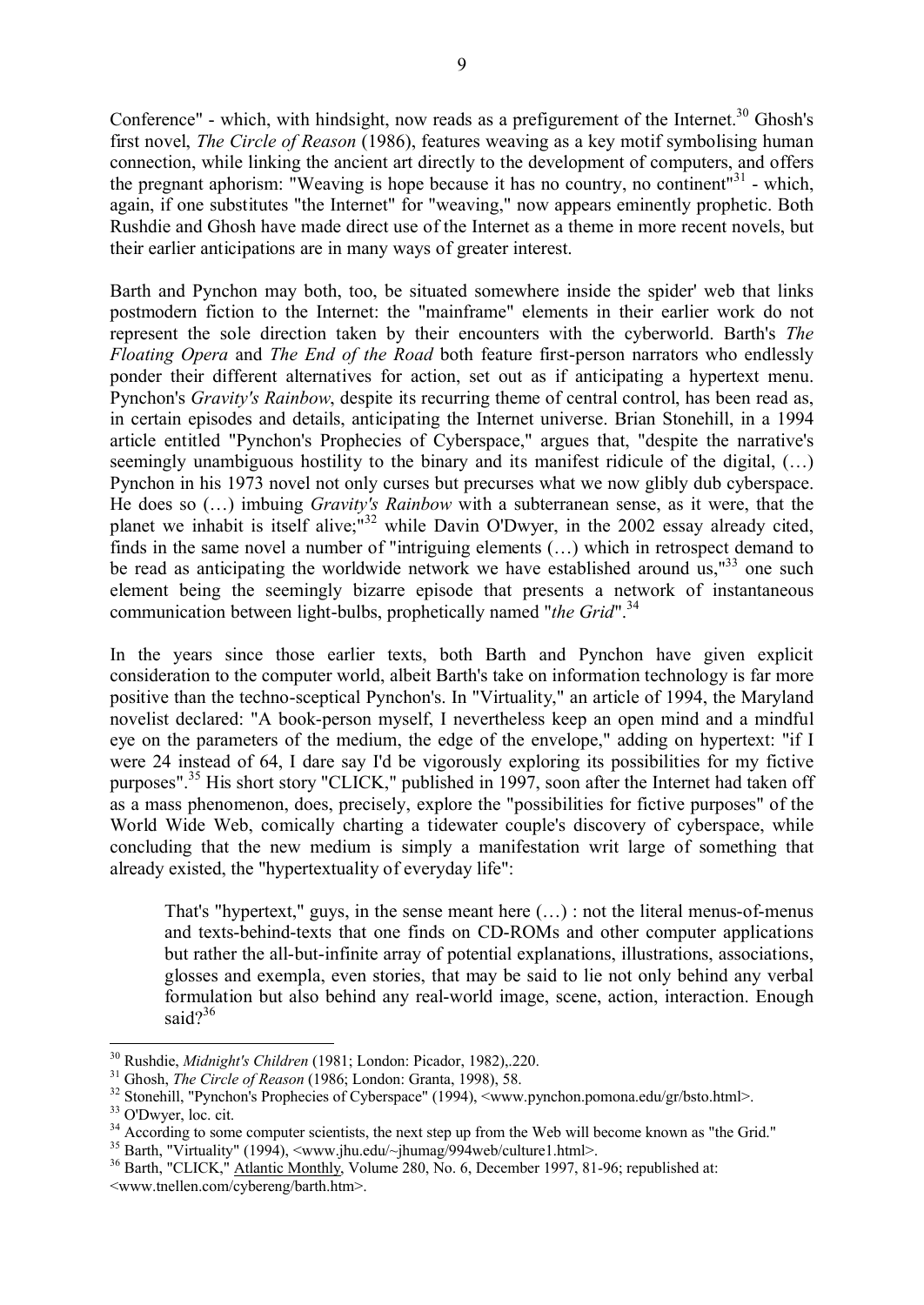By contrast, Pynchon, in "Is it O.K. to be a Luddite?," an essay published in (be it noted) 1984, expressed clear, if partial, sympathy with the nineteenth-century machine-breakers known as Luddites and, indeed, "the perennial Luddite ambivalence about machines": he predicted that humanity's "next great challenge" would be "when the curves of research and development in artificial intelligence, molecular biology and robotics all converge."<sup>37</sup> In that essay he did not quite take sides, but in 2003, in a foreword to a new edition of - yes, George Orwell's *Nineteen Eighty-Four*, he wrote:

What has steadily, insidiously improved since then [i.e. since 1949, when Orwell's novel was published], of course, making humanist arguments almost irrelevant, is the technology. We must not be too distracted by the clunkiness of the means of surveillance current in [Orwell's character] Winston Smith's era. In "our" 1984, after all, the integrated circuit chip was less than a decade old, and almost embarrassingly primitive next to the wonders of computer technology circa 2003, most notably the Internet, a development that promises social control on a scale those quaint old 20thcentury tyrants with their goofy mustaches could only dream about.<sup>38</sup>

Here, Pynchon seems to have aligned himself with the anti-technological fringes of the green movement, seeing the Internet not as humanising but as dehumanising, as a means not of communication among citizens but of "social control." He seems to have forgotten that the Internet is a two-way medium. Meanwhile and despite this, one cybercitizen, Eric Ketzan, in 2002 chose the corpus of on-line reviews of *Gravity's Rainbow* for a ground-breaking analysis of Internet reader reviews and the ways in which they are democratising criticism.<sup>39</sup> No doubt as cyberspace evolves, postmodern writers will continue to position themselves in multiple and shifting locations both inside and outside it; and so, too, will their readers.

IV

The whole phenomenon of information technology is intimately linked to globalisation, and the place and role of postmodern writing has inevitably to be examined in the new context created by that process. At the same time, the postmodern and postcolonial schools (of both literature and criticism) are linked in a close but ambivalent relationship, while the postcolonial world-view is itself both a product of and reaction against globalisation. I shall now attempt to situate postmodernism, both in general and as represented by Barth and Pynchon, in its interaction with both globalisation and postcolonialism.

Globalisation is defined by one of its foremost exponents, Anthony Giddens, in the 2002 edition of his book *Runaway World*, as "a shift in our life circumstances" by which human beings are "creating something that has never existed before - a global cosmopolitan society" - even if, he adds, that new cosmopolitanism is "emerging in an anarchic, haphazard fashion"

 $37$  Pynchon, "Is it O.K. to be a Luddite?" (1984),

 $\leq$ www.themodernword.com/pynchon/pynchon\_essays\_luddite.html>.

<sup>38</sup> Pynchon, "Foreword" to Orwell, *Nineteen Eighty-Four* (2003), xvi.

<sup>39</sup> Ketzan, "Amazon.com and the New Democracy of Opinion: Case Study - *Gravity's Rainbow*" (2002).,

<sup>&</sup>lt;www.themodernword.com/pynchon/papers\_ketzan1.html>. This essay analyses 133 reader reviews posted at <www.amazon.com>.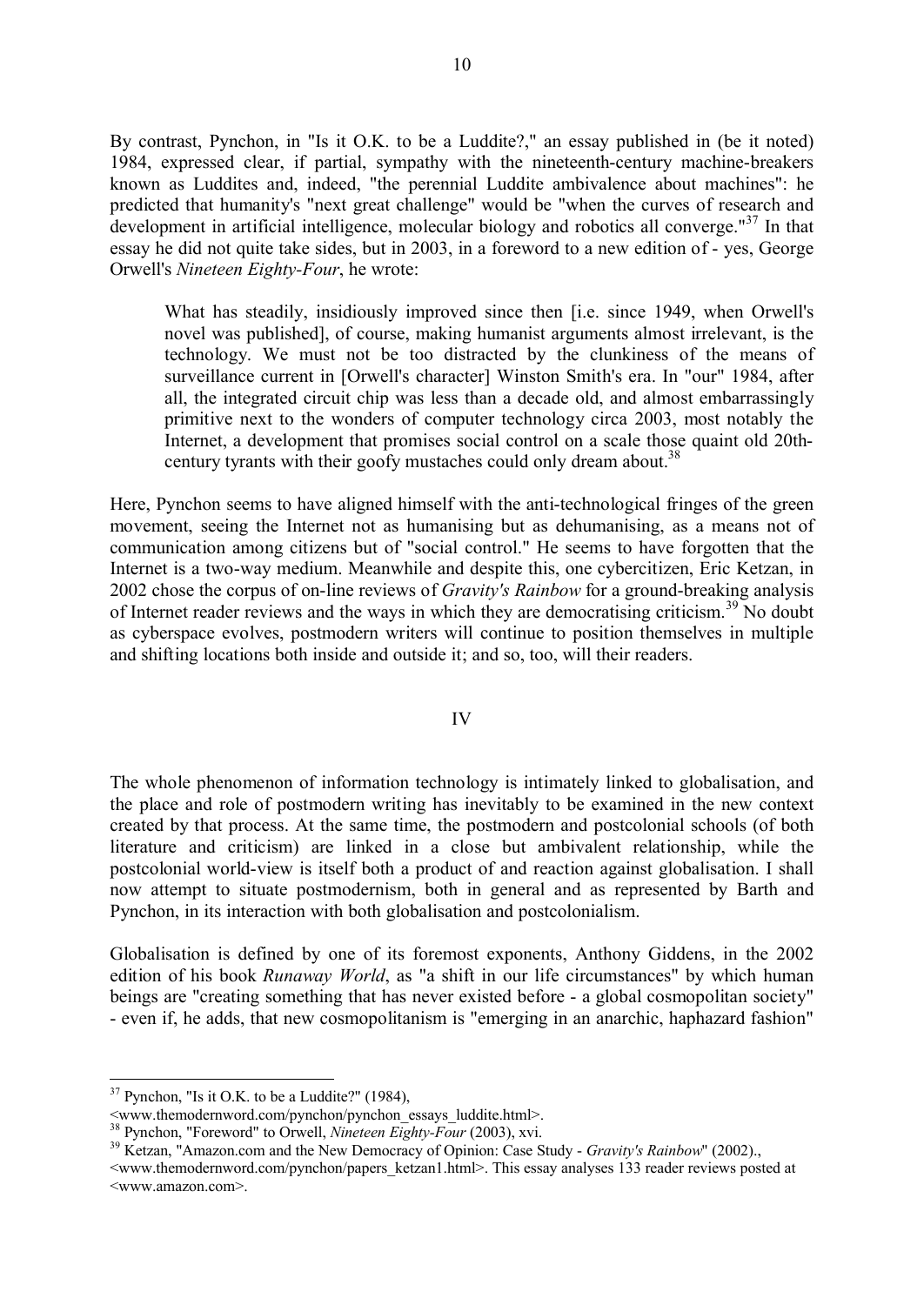rather than being "driven by collective human will."<sup>40</sup> A threefold breakdown of the phenomenon is posited by the veteran historian Eric Hobsbawm, writing in 2000. Globalisation entails, he argues, the following aspects: technical ("the abolition of space and time"), economic ("the abolition of trade barriers and liberalisation of markets"), and cultural ("the trend towards homogenisation"). $41$ 

Further useful clarification is provided by, once again, Douglas Kellner, who, in a 1998 essay entitled "Globalization and the Postmodern Turn," writes:

The rapidity of globalization with its space-time compression, its simultaneous forms of mass communication, its instantaneous financial transactions, and an increasingly integrated world market is surely a novelty. New technologies are changing the nature of work and creating new forms of leisure, including the hyperreality of cyberspace, new virtual realities, and new modes of information and entertainment. Capital is producing a new technoculture, a new form of the entertainment and information society.<sup>42</sup>

Kellner relates globalisation to postmodernism thus: "the discourse of globalization can be articulated with both theories of the modern and the postmodern because we are currently involved in an interregnum period between an aging modern and an emerging postmodern era," adding that "globalization is not only a replacement term for imperialism and modernization, but it is caught up in the modernity/postmodernity debates as well".<sup>43</sup>

It is argued by some that globalisation is at bottom merely a new form of colonisation. Such a view, however, can only be an oversimplification, for, as Giddens points out, "globalisation is becoming increasingly decentred," and one of its characteristics is a process which he usefully calls "reverse colonisation," by which "non-Western countries influence developments in the West" - as in "the emergence of a globally oriented high-tech sector in India, or the selling of Brazilian television programmes to Portugal."<sup>44</sup> Colonisation may be viewed as globalisation's predecessor, having in its time, in a far more unilateral fashion, unleashed forces across the planet which globalisation is now pushing forward by swifter, more complex and more unpredictable means.

V

In the field of literature, the body of writing known as "postcolonial," and the accompanying criticism, need to be placed in relation to both geopolitical factors (notably globalisation) and other literary concepts (especially postmodernism). "Postcolonial literature" is usually taken to mean the post-independence literature of the former European colonies. Problems of definition immediately arise: if the postcolonial core certainly consists of the literature of those countries which, beginning with India and Pakistan, have become independent from the colonial powers since the end of World War II, "postcolonial literature" is not by that token necessarily synonymous with "third-world" or "developing-country" literature, since writing from certain countries which are considered first-world and gained independence rather

<sup>40</sup> Giddens, *Runaway World* (1999, new edition 2002), 19.

<sup>41</sup> Hobsbawm, *The New Century* (2000), 64-66.

<sup>&</sup>lt;sup>42</sup> Kellner, "Globalization and the Postmodern Turn" (1998),

<sup>&</sup>lt;www.gseis.ucla.edu/courses/ed253a/dk/GLOBPM.htm>.

<sup>43</sup> Kellner, loc. cit.

<sup>44</sup> Giddens, 16-17.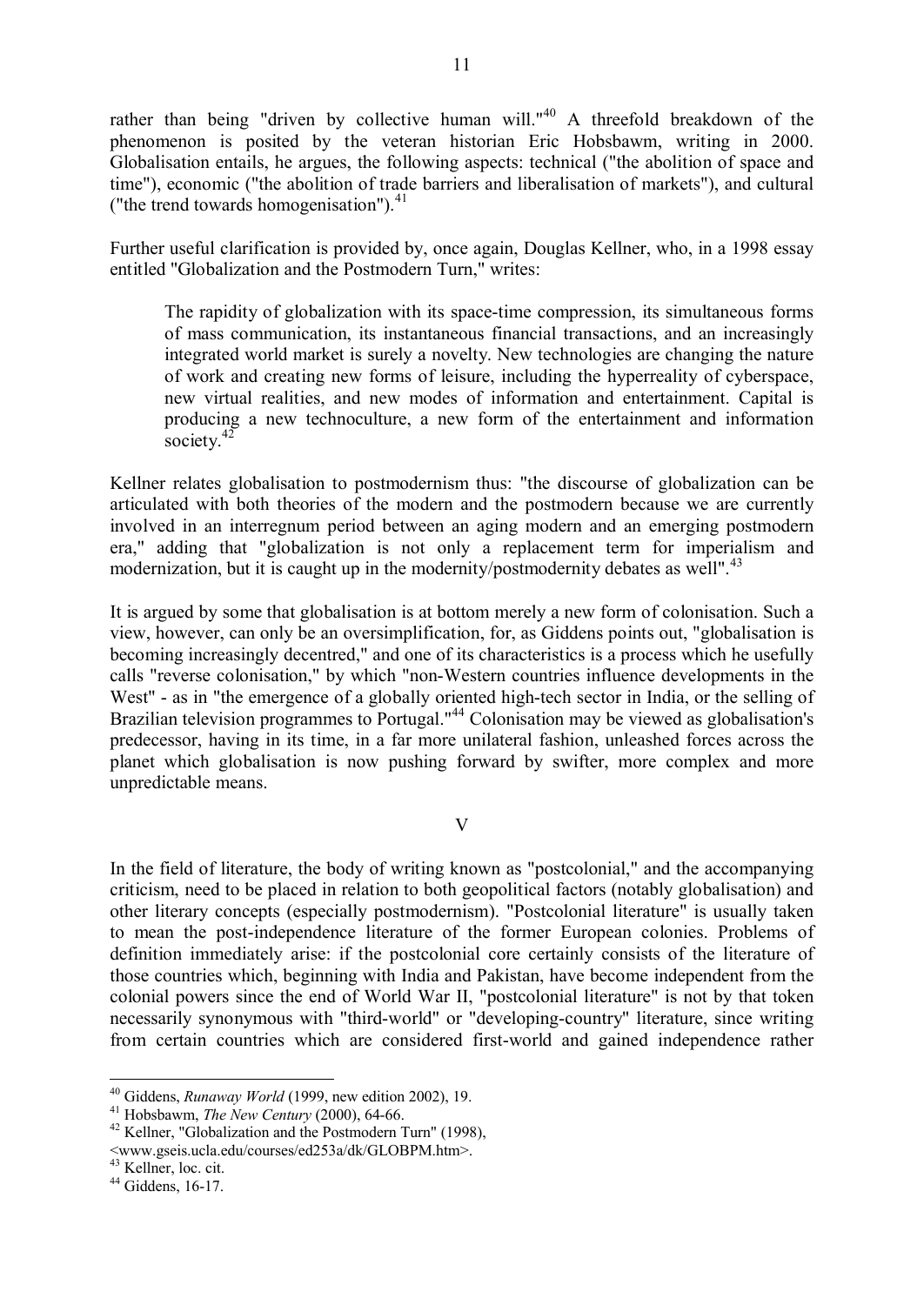earlier, such as Canada and Australia, is often also considered postcolonial. There is also the question of Latin American literature, which many, taking political and economic factors into account, class as postcolonial despite the fact that nearly all the region's republics have been independent states for nearly two centuries. Postcolonial literature includes writing in both endogenous languages and European languages (English, French, Spanish, Portuguese), the latter category typically having a higher market and critical profile.

The relationship between postcolonial writing and literary postmodernism is a vexed question. Silvia Albertazzi ("Postcoloniale/Postmoderno," 2001) argues in favour of a clear distinction, based on the presumed different ideological positions of first-world postmodernists and thirdworld postcolonial writers: "If the fiction writers of the postmodern write to save their lives, the postcolonial tale-tellers write to save their country, their people, rewriting history from the viewpoint of the losers and the dominated." She thus contrasts the ideological commitment of postcolonial writers with what she calls the "end-of-the-world rhetoric" of the metropolitan postmodernists; while admitting that the two modes have certain elements in common (narrative self-consciousness; rewriting of history; interrogation of the canon), she nonetheless insists on a sharp (and ultimately political) distinction between postcolonial and postmodern.<sup>45</sup> A rather different view, leaving room for an intermediate, "both-and" space, is taken by Michael Hensen and Mike Petry ("'Searching for a Self': Postmodernist Theories of Identity and the Novels of Salman Rushdie," 2003), who state that "the discourses of postcolonialism need not necessarily be read as strictly opposed to each other." They argue that, certainly in the particular case of Rushdie, "the supposed gap between postmodernism and postcolonialism is quite easily bridged," with the postcolonial-cum-postmodern writer embodying "a fruitful in-betweenness" and occupying a "powerful 'third space' between one's own and the Other's culture'".<sup>46</sup> Rushdie, as an Indian-born British citizen now resident in the US whose writing is marked by metanarrative concerns and the urge to rewrite history while also focusing on concrete questions of subcontinental identity, is a clear case of the kind of hybridation that can generate such an in-between status. Indeed, at different stages of his career, the protean novelist who could produce both *Midnight's Children* and *The Satanic Verses* has been lionised by some as a third-world spokesman and vilified by others as a traitor to his roots.

A parallel, if less dramatic, position is occupied by other "Indo-Anglian" expatriates or semiexpatriates, even if they have avoided the discursive extremes attaching to Rushdie. One may here think of Amitav Ghosh and Vikram Chandra, both novelists with one foot in India and the other in the West (Chandra has described himself as a "frequent flyer"), whose work interrogating fixed concepts of identity and history and crossing and recrossing genre frontiers - is best read as simultaneously postcolonial and postmodern. Another writer of "in-between" or "both-and" characteristics, V.S. Naipaul - born in Trinidad, of Indian origin and today resident in Britain - has, in his most recent novel, *Half A Life*, produced a metafictional, selfreflexive work with clear postmodern characteristics.

Writing on Chandra, Dora Sales Salvador proposes an approach that goes beyond both Silvia Albertazzi's either-or model and the Hensen-Petry notion of an in-between space. Her essay "Vikram Chandra's Constant Journey: Swallowing the World" (2000), starting out from the position that through what is called postcolonial writing, "centres and peripheries have been

<sup>45</sup> Albertazzi, "Postcoloniale/Postmoderno" (2001), 116 and *passim* (my translation).

<sup>&</sup>lt;sup>46</sup> Hensen and Petry, "'Searching for a Self"  $(2003)$ , 127-129.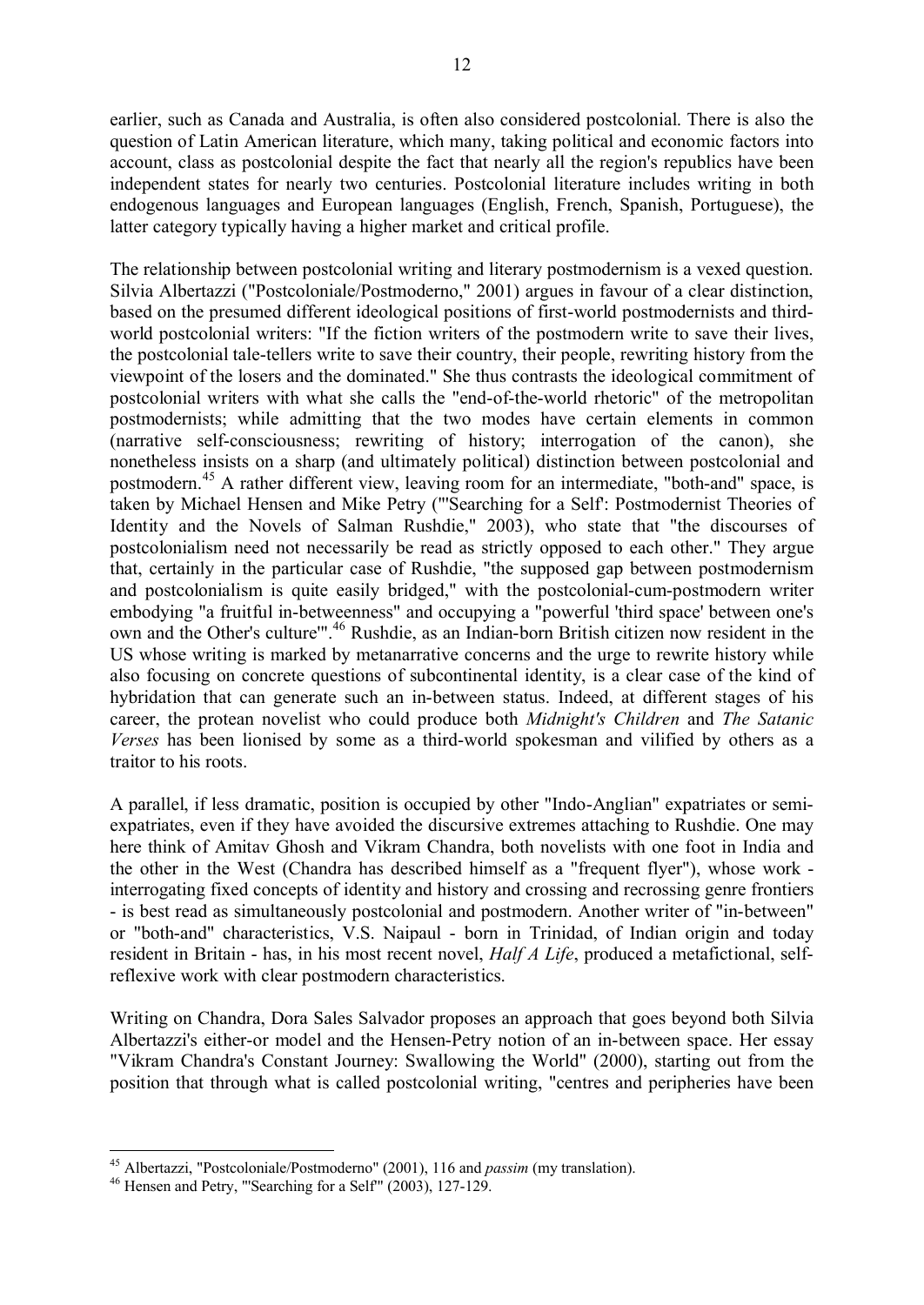redefined,"<sup>47</sup> proposes, as a conceptual alternative, the rather different notion of "transculturation":

Lately (...) the term and concept of "postcolonialism" is itself being sharply interrogated. In any case, I prefer to speak about transcultural narratives, using a terminology and conceptualization taken from Latin American criticism (...) The transcultural identity is not predicated upon the idea of the disappearance of independent cultural traditions, but rather on their continual and mutual development. Some features are lost, and some others are gained, producing new forms even as older ones continue to exist. Transculturation is a hybrid process that is constantly reshaping and replenishing itself.<sup>48</sup>

The transculturation approach supersedes the centre/periphery topography of the firstworld/third-world model, implying the simultaneous existence of multiple centres and a complex web of multidirectional processes. It would also be compatible with Giddens' notion of "reverse colonization," and would account for the recent, and remarkably successful, invasion of the Anglophone market for substantive fiction by a whole host of talented writers with Indian or South Asian names. Under a multi-centred transculturation model, postmodernist and postcolonial modes would not be incompatible, and to identify multiple forms of hybrid writing would be perceived as fully legitimate.

The debates are further complicated by the frequent linking of postcolonial or "third-world" fiction with the mode of writing known as "magic realism." The magic-realist mode - defined by a representative work of reference as "the mingling and juxtaposition of the realist and the fantastic<sup>"49</sup> - is particularly associated with Latin American literature and Indian writing in English. It introduces fantastic or fairy-tale-like elements (say, second sight, invisibility or shape-changing) within a largely realist narrative framework. One could argue that magic realism is as old as the *Thousand and One Nights*, but its contemporary theory and practice are generally traced back to Alejo Carpentier's novel of 1949, *The Kingdom of This World* (*El Reino de este mundo*) - set in nineteenth-century Haiti and impregnated with Afro-Caribbean magical symbolism - and to the author's preface to that novel. In his preface, Carpentier speaks of the "marvellous real" ("lo real maravilloso") in the following terms:

(…) the story about to be read has been established on the basis of a highly rigorous documentation which … respects the historic truth of the events … And yet, through the dramatic singularity of the occurrences, through the fantastic features of the characters (…), everything appears as marvellous in a story which could not have been set in Europe, but which is nonetheless as real as any of the exemplary events of an educationally edifying nature to be found in school textbooks. But what is the entire history of Latin America but a chronicle of the marvellous real?<sup>50</sup>

Carpentier implies that the particular nature of Latin American reality is most appropriately communicated through fictional means that diverge to a greater or lesser extent from classical realism. Even if Carpentier's own Cuba was in 1949 an independent state, *The Kingdom of This World* appears as an early and canonic instance of the postcolonial novel, coinciding in its moment of publication with the onset of the great wave of European decolonisation and

<sup>47</sup> Sales Salvador, "Vikram Chandra's Constant Journey" (2000), 2.

<sup>48</sup> Sales Salvador, loc. cit., 4.

<sup>49</sup> Cuddon, *The Penguin Dictionary of Literary Terms and Literary Theory* (1992), 522 (entry 'Magic Realism').

<sup>50</sup> Carpentier, preface to *El Reino de este mundo* (1949), 11-12 (my translation).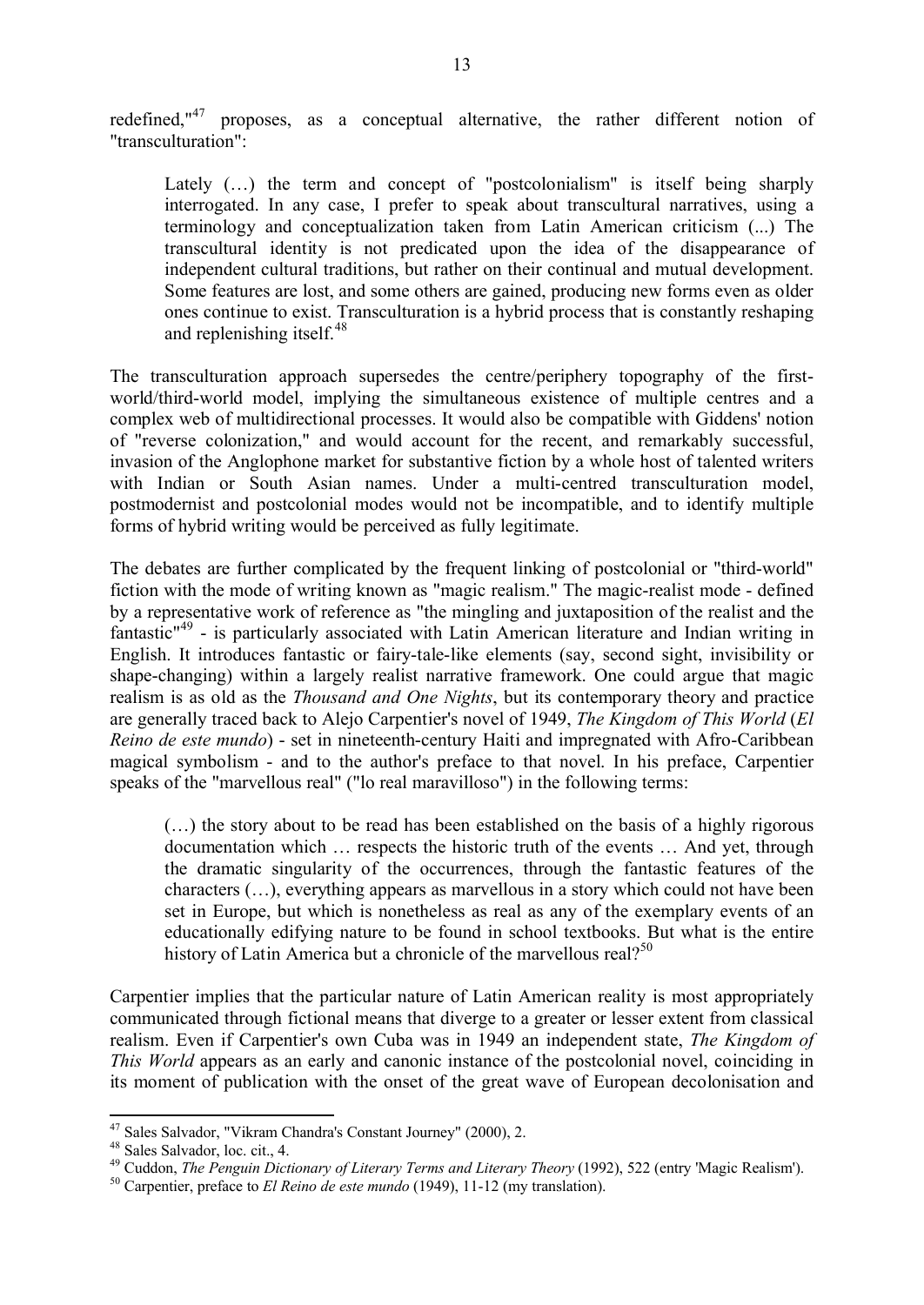narrating both the potential and the contradictions of the pre- and post-independence travails of Haiti, the modern world's first black republic. Carpentier's notion of the "marvellous real" as a privileged mode for narrating developing-world realities has had a rich afterlife. In Latin America, magic realism has dominated in, say, the novels and stories of Gabriel García Márquez (most famously in *One Thousand Years of Solitude*) and the post-Borgesian fictions of Julio Cortázar, while in Indo-Anglian writing it is exemplified, in the first place by Rushdie (in *Midnight's Children* and its successors), but also in major novels by Chandra (*Red Earth and Pouring Rain*) and Ghosh (*The Circle of Reason*, *The Calcutta Chromosome*).

It needs to be stressed, however, that while the three genres - postcolonial, postmodern and magic-realist - may converge or coincide in certain writers and works, the overlap, while real, is imperfect. Not all postcolonial fiction is magic-realist, nor is all magic-realist fiction postcolonial; equally, some but not all postcolonial writing is simultaneously postmodernist. If we take Indian writing in English, the bulk of Rushdie's production may be fairly located within all three categories at once, but Vikram Seth's celebrated novel *A Suitable Boy*, while undoubtedly postcolonial in a very literal sense (narrating the immediate post-independence period in India), is most certainly neither magic-realist nor postmodernist: in fact, it perfectly exemplifies the imitation of the nineteenth-century masters deplored by Barth. Anita Desai's preference is for the realist mode, and much the same may be said of Arundhati Roy or Jhumpa Lahiri. Meanwhile, the most recent fictions of both Chandra (*Love and Longing in Bombay*) and Ghosh (*The Glass Palace*) suggest that their authors are in process of moving away from magic realism, perhaps altogether. In Europe, the works of José Saramago - as in the magical-historical *Baltasar and Blimunda* (*Memorial do Convento*), written in Carpentier's footsteps, or the dark entropic fantasy of *Blindness* (*Ensaio sobre a Cegueira*) may for the most part certainly be termed both postmodernist and magic-realist, but, given that Saramago is a citizen of one former colonial power (Portugal) now resident in the territory of another (Spain), his fictional production can hardly be called postcolonial.

It does not, then, seem to make sense to place the fictions of metropolitan postmodernists like Barth and Pynchon in a strict or rigid opposition to the postcolonial or magic-realist work of writers from the periphery. As US citizens, not to mention WASPS, the two are by definition no more postcolonial than Portugal's Saramago: nonetheless, their work does bear traces of the colonial experience, and, besides, there are direct lines of contact between the two American writers and postcolonial or magic-realist literature. The German colonial heritage in South-West Africa (now Namibia) is a recurring presence in *Gravity's Rainbow*; *The Sot-Weed Factor*, Barth's postmodern re-write of the colonial past of his native Maryland, has its genesis in the satiric poem of 1708 of the same name by Ebenezer Cook, one of the first works of literature to turn the spotlight on British colonialism in America.<sup>51</sup> One of the most distinguished alumni of Barth's creative writing course at Johns Hopkins is Vikram Chandra, whose own fictional re-creation of Indian colonial history, in *Red Earth and Pouring Rain*, may owe something to his instructor's example. In 1989, Pynchon published a laconic (61 word) but unambiguous declaration of support, post-*Satanic Verses*, for Rushdie, praising the anathematised novelist for "reminding us again that power is as much our sworn enemy as unreason".<sup>52</sup> His beleaguered fellow writer returned the favour a year later with an enthused review of *Vineland*<sup>53</sup>, which, if one reads between the lines, points to Thomas Pynchon as a

<sup>&</sup>lt;sup>51</sup> Ebenezer Cook, "The Sot-Weed Factor; or a Voyage to Maryland: A Satyr" (1708), republished with introduction by Arthur Kay (1998), at: <darkwing.uoregon.edu/~rbear/ren.htm.>.

<sup>52</sup> Pynchon, "Words for Salman Rushdie," (1989), 29; republished at:

<sup>&</sup>lt;www.themodernword.com/pynchon/pynchon\_essays\_rushdie.html>.

<sup>53</sup> See Rushdie, "Thomas Pynchon" (1990).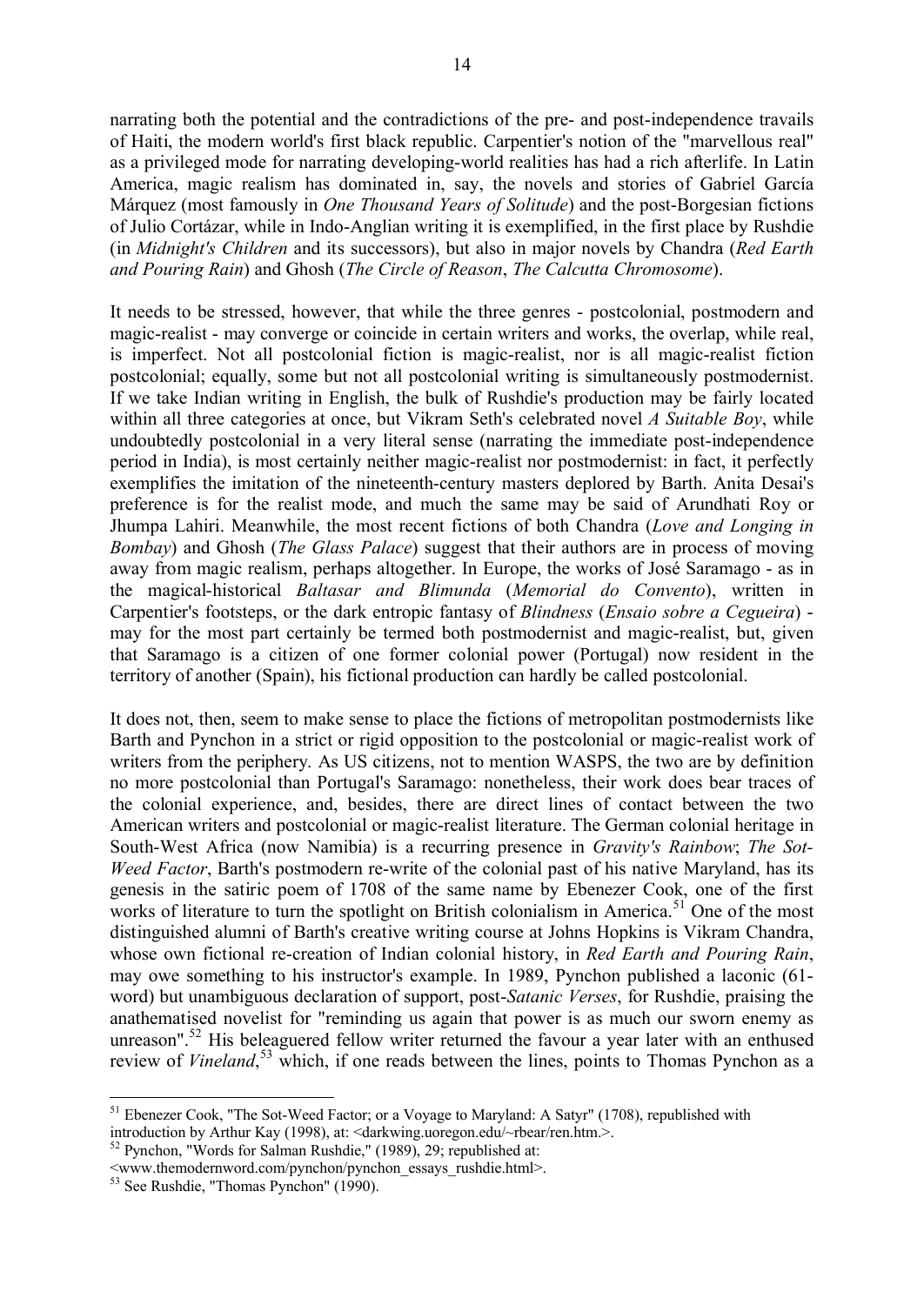direct influence on Salman Rushdie's own writing. The collapsing universes of Rushdie's *Grimus* or *The Ground Beneath Her Feet* certainly seem to owe something to Pynchon's entropic cosmos, while the ever-shifting identity and multiple selves of Saleem Sinai, the narrator of *Midnight's Children*, offer curious parallels with the decentred narrators of Barth's first two novels. The connections also splay out into Latin American literature: paralleling Barth's avowed interest in Borges, Pynchon, in 1988, uncharacteristically offered the world a detailed and appreciative review praising the artistry of García Márquez's *Love in the Time of Cholera (El Amor en los tiempos del cólera*).<sup>54</sup> Lines of contact between the US postmodern and the so-called peripheral literatures are, then, certainly, not wanting.

It is significant that the present study of the Barth/Pynchon postmodern first sees the light of day in India, following on the heels of earlier publications by Dr Ravichandran on, respectively, the two postmodern writers and the general problems of teaching postmodern texts.<sup>55</sup> The ever-closer economic links between India and the US (by no means only in the latter's favour); the vanguard role now played in the world economy by India in such cuttingedge sectors as IT, telecoms, pharmaceuticals and, increasingly, biotech; the high-profile presence in Indian writing in English of members of the Indo-American diaspora; and the existence in Hyderabad of the world's largest research institute for American Studies centre outside the US itself<sup>56</sup>: all these, in today's globalised and globalising context, are live factors that underwrite the interest of dialogue between the Indian postcolonial and the American postmodern.

### VI

One final theme remains to be discussed, and that is the relationship of postmodernism to tradition. The postmodern movement, as exemplified by Barth and Pynchon, is not necessarily inimical to the literary or the historical tradition as they are generally understood. Taking all things as grist to its mill, the postmodern text assimilates, problematises and rewrites the tradition, much as it does with more contemporary material: but it cannot do without that tradition, for a Barth or Pynchon is as much a bearer of the constitutive human need for narrative as the author of the *Epic of Gilgamesh*. The Barthian or Pynchonian narrator is, certainly, one who observes himself in the act of narrating, as in the following formulation of Barth's from the story "CLICK":

… what are you, and what am I -- in short, what is the self itself -- if not what has been aptly called a 'posited center of narrative gravity' that, in order to function in and not be overwhelmed by the chaotically instreaming flood of sense data, continuously notices, ignores, associates, distinguishes, categorizes, prioritizes, hypothesizes, and selectively remembers and forgets; that continuously spins trial scenarios, telling itself stories about who it is and what it's up to, who others are and what they're up to; that finally is, if it is anything, those continuously revised, continuously edited stories?<sup>57</sup>

<sup>54</sup> Pynchon, "The Heart's Eternal Vow: A Review of Gabriel García Márquez's *Love in the Time of Cholera*" (1988), at: <www.themodernword.com/pynchon/pynchon\_essays\_cholera.html>. Barth too has heaped high praise on the Colombian writer, as witness his remarks on *Cien años de soledad* [*One Hundred Years of Solitude*] in "The Spanish Connection" (1984) (15).

<sup>&</sup>lt;sup>55</sup> See Ravichandran, "Interpreting the Postmodern Maladies" and "Teaching a Postmodern Text" (both 2002).

<sup>56</sup> See Ramakrishna, "Perspectives on American Studies in India" (2002).

<sup>57</sup> Barth, "CLICK," loc. cit.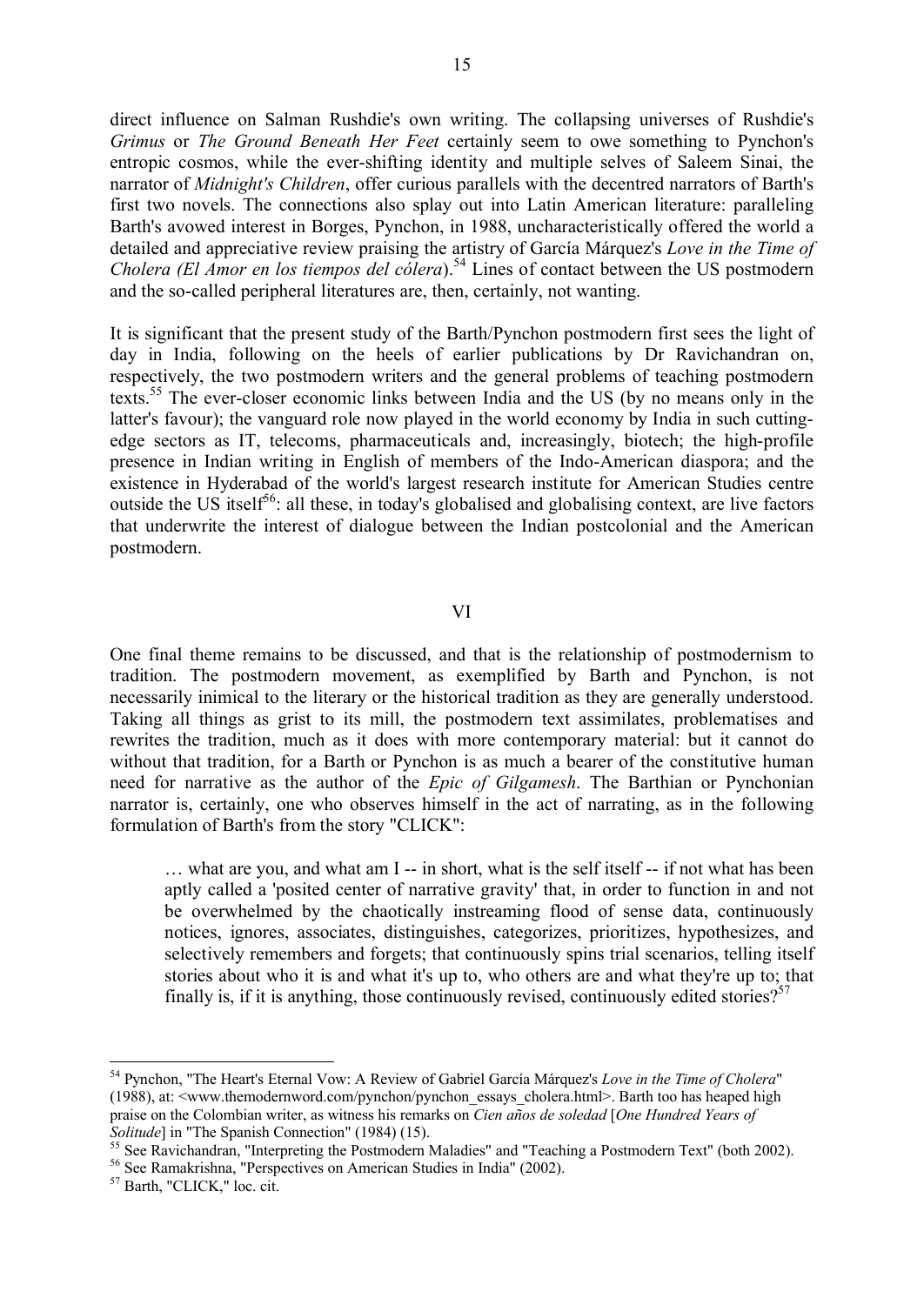Nonetheless, this metanarrative element, or sense of watching-oneself-writing, is far from being new in literature - Cervantes did something similar in *Don Quixote*, and so too did Henry Fielding in *Tom Jones*<sup>58</sup>- and on closer inspection both writers' work reveals close links to a much older literary lineage.

Thomas Pynchon's very name is, curiously, almost the same as that of the fictional Pyncheon family whose destiny looms over a classic work of American literature from 1851, Nathaniel Hawthorne's *The House of the Seven Gables*. His writing - despite the mass-cultural and televisual references to which Dr Ravichandran has ably drawn attention for the text of *Vineland* - does not exclude more "traditional" knowledge from its encyclopaedic grasp: he is quite capable of ferreting in obscure corners of Habsburg history, parodying Jacobean drama, or quoting Rainer Maria Rilke or the Argentinian poets José Hernández and Leopoldo Lugones. John Barth has named, in the context of his *Tidewater Tales*, the four books that "have most influenced his own writing" as being *The Thousand and One Nights, The Odyssey, Don Quixote,* and *Huckleberry Finn* - pillars of the canon one and all;<sup>59</sup> he found the germ of *The Floating Opera* in the historical "Captain James Adams's Original Floating Theatre," from the showboat tradition of the American South;<sup>60</sup> in *The Sot-Weed Factor*, he pastiches the eighteenth-century novel wholesale. Indeed, in these two writers' hands the postmodern novel scarcely seems compatible at all with some of the cruder "educational" attitudes of recent times, such as the sub-utilitarian discourse of vocationalism or the half-baked ideology of "relevance." The corrosive irony and shifting identities of the postmodern mode do not dissociate these fictions from what was written or what happened in the past; and this Janusfaced quality of the Barth or Pynchon text may, indeed, render it particularly suitable for study in the environment of today's "new India," with its citizenry pulled in contradictory directions as resurgent tradition and high-tech modernity fight out the battle for the nation's soul.

#### VII

I now wish to conclude on a more personal note. In 1984, I attended a conference, not somewhere in Orwell's Oceania but in the rather more enjoyable location of Málaga, on the coast of Andalusia in southern Spain. It was the Eighth Conference of the AEDEAN (the Spanish Association of Anglo-American Studies), and the two star guests, sharing a platform at the main plenary session, were Salman Rushdie and John Barth. Rushdie's celebrity in those pre-*Satanic Verses* times was still confined to the world of those who read books (including his). He was promoting *Shame*, which had recently appeared, and spoke mostly on the relationship between his own writing and the politics of Pakistan. Years later, with those innocent days left behind for ever, he was to revisit Andalusia in his fiction, in the elegiac scenes set in Granada of his novel of 1995, *The Moor's Last Sigh*. To Barth, I had the privilege of asking a question: I wanted to know whether one of the forbears of the modern novel, François Rabelais, was an influence on his work. He replied that it was a great honour for him to be compared with the author of *Gargantua* - and, indeed, some time later I was pleased to have my insight confirmed when I found the adjective "Rabelaisian" in a passage in chapter five of *The End of the Road*.

That was, I admit, a digression: more important is that Barth's actual address contained a remarkable anecdote, or series of anecdotes, that connected him to a very different writer

<sup>&</sup>lt;sup>58</sup> Barth has even called Cervantes "the real inventor of postmodern literature" ("The Spanish Connection," 15).

<sup>59</sup> Harris, "Reading John Barth" (2000), <www.centerforbookculture.org/context/no5/harris.html>.

<sup>60</sup> See Barth, "Foreword" to *The Floating Opera* and *The End of the Road* (1988), vi.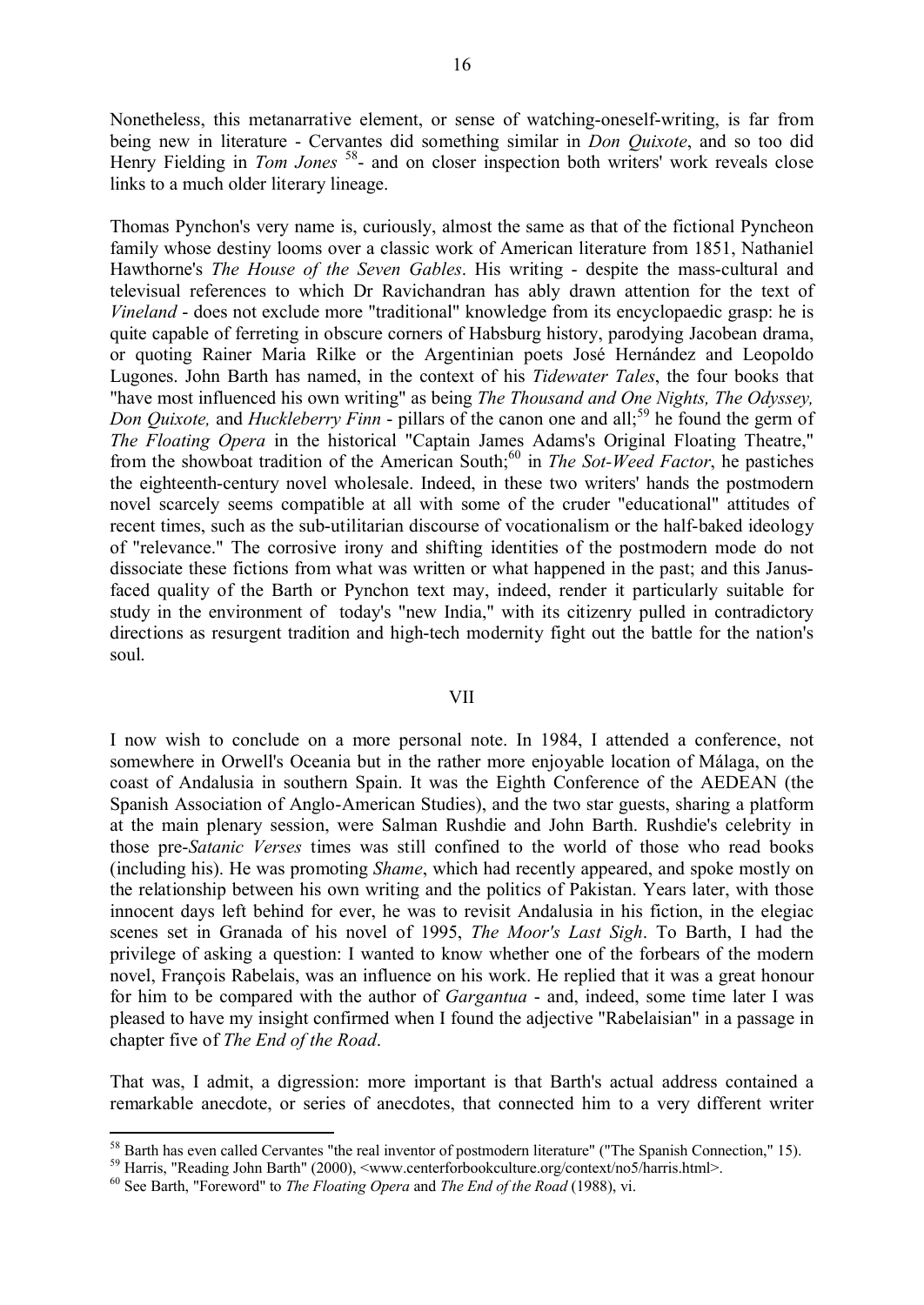from the tradition, namely Edgar Allan Poe. The link is not fortuitous, for the author of "The Raven" breathed his last in 1849 in a hospital in Baltimore, in Barth's own state of Maryland an episode that the speaker would himself recall in print in 1997, in his short narrative "CLICK," which, set in that metropolis, speaks of "the city's harbor area, which surely included the erstwhile haunts of (…) Edgar Allan Poe."<sup>61</sup> John Barth's address, later reprinted in the conference proceedings as "The Spanish Connection," centred around the arresting image of a lost-and-found hat - to be precise, a Basque *boina*, or beret, particularly dear to the author. The image, in classically postmodern fashion, took on multiple and shifting forms as Barth's speech evolved before his assembled audience. It took in his own material experience, his own published writing, his own potential or possible writing, Edgar Allan Poe, and, indeed, Thomas Pynchon. The writer told how in 1962 he had lost his hat, blown off his head by a fierce wind, down the famous gorge at Ronda in Andalusia (not far from Málaga, where he was now speaking), and had miraculously found it again at the bottom of the ravine. He told how, in *Sabbatical: A Romance*, his novel of 1982, the character Fenwick Turner loses *his* boina over the side of a sailboat in Chesapeake Bay only to find it again, after running "the obstacle course of the plot," at the farther end of the same bay. He told how, if he were to rewrite that book, he would not let Turner get off so lightly, but would have him "take the long way home", losing the hat like his creator in the gorge at Ronda and regaining it back in Spain only after voyaging "down Guadalevín and the Guadiaro River, to the Mediterranean and out through the Pillars of Hercules to the Gulf of Cádiz; then, like Columbus, westward across the Atlantic to the Caribbean; then … up from the Caribbean to North America, to the Chesapeake, to Maryland - and … at last again to Ronda, where our boinas patiently await our return."<sup>62</sup> He told how, when he read *Gravity's Rainbow*, he was eerily reminded of his own "boina story" by the incident in which Pynchon's character Lieutenant Slothrop loses his precious harmonica down the plumbing in New York City, to recover it, out of the blue, some half-dozen years and 600 pages later, while "wandering through the wreckage of Germany." He described this episode as "one of the bright moments of contemporary North American storytelling - indeed, of the literature we call Postmodern," and, bravely linking Pynchon to Poe and the postmodern to the past, threw out the following daring connection: "it [the harmonica] has surfaced in Germany as mysteriously as Edgar Poe's hero Arthur Gordon Pym surfaces in New York City after disappearing into the abyss at the South Pole."<sup>63</sup>

Barth was referring to *The Narrative of Arthur Gordon Pym of Nantucket*, the novel of "incredible adventures and discoveries" published by Edgar Allan Poe in 1838. In *Pym*, the Boston-born writer gave voice to the then-popular theory of "Symmes' Hole." According to this hypothesis, launched on the world in 1818 by one John Cleve Symmes of St Louis, Missouri, the earth was hollow at both poles, and an intrepid explorer could enter the planet's entrails at the South Pole and reappear safe and sound at the North Pole. Poe's book starts with a "preface," "signed" and "dated" thus: "A.G. PYM. New York, July, 1838." It is generally believed that the fictional Pym, who as the novel ends plunges into an abyss at the southern pole, must, inside his "narrative," have made his way back to the United States (where he is said to have passed his story on to "Mr Poe") through "Symmes' Hole" emerging in the polar waters and, probably, returning home via Canada. One-and-a-half centuries later, on a lecture platform in Spain, John Barth revived an old hypothesis in a contemporary form, bringing his own novelist's imagination to bear on his predecessor's invention as he told the expanding tale of Pynchon's reappearing harmonica and his own resurrecting hat.

<sup>61</sup> Barth, "CLICK," loc. cit.

<sup>&</sup>lt;sup>62</sup> Barth, "The Spanish Connection" (1984), 10.

 $63$  Barth, op. cit., 7, 8.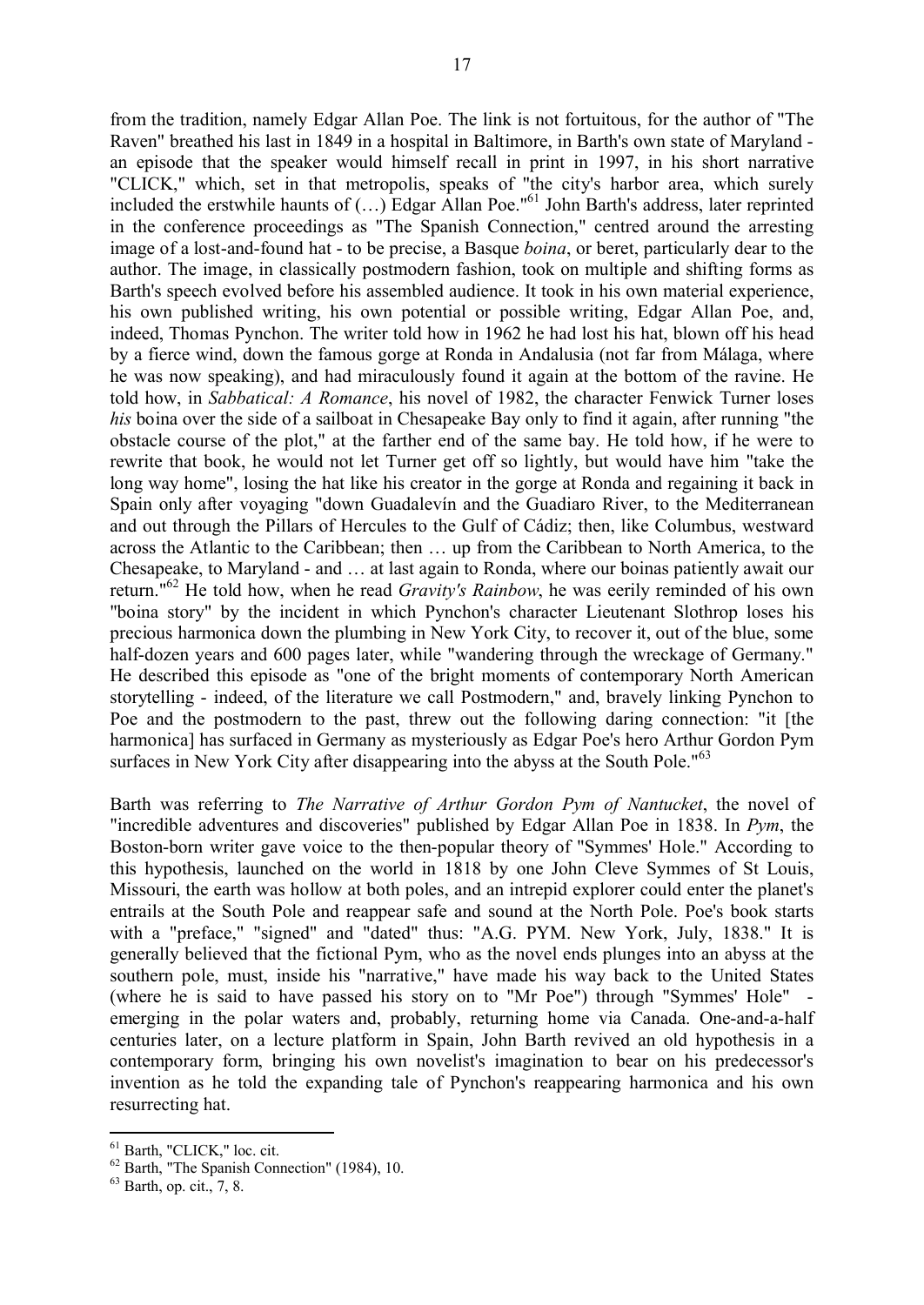In retrospect, I submit that the adventures spun by Barth around his hat today appear as something more than just another American tall tale. The image of "Symmes' Hole," as exploited fictionally by Poe and taken up by Barth, must surely strike the twenty-first-century reader as no mere pseudo-scientific conceit: it now looks like a compelling symbol of globalisation. A message sent from a computer screen at one end of the earth can now reemerge on a screen at the other extremity of the globe: Symmes' hollow earth becomes the emblem of a radically interconnected, global consciousness. A study of American postmodernism, written and published in India, now has the opportunity to reverberate around the world. And it is with that hope, and in that spirit, that I now invite the reader to embark on the discovery of the fictional universes of John Barth and Thomas Pynchon, equipped with the admirable map which Dr Ravichandran has most capably placed at our disposal.

Christopher Rollason rollason@9online.fr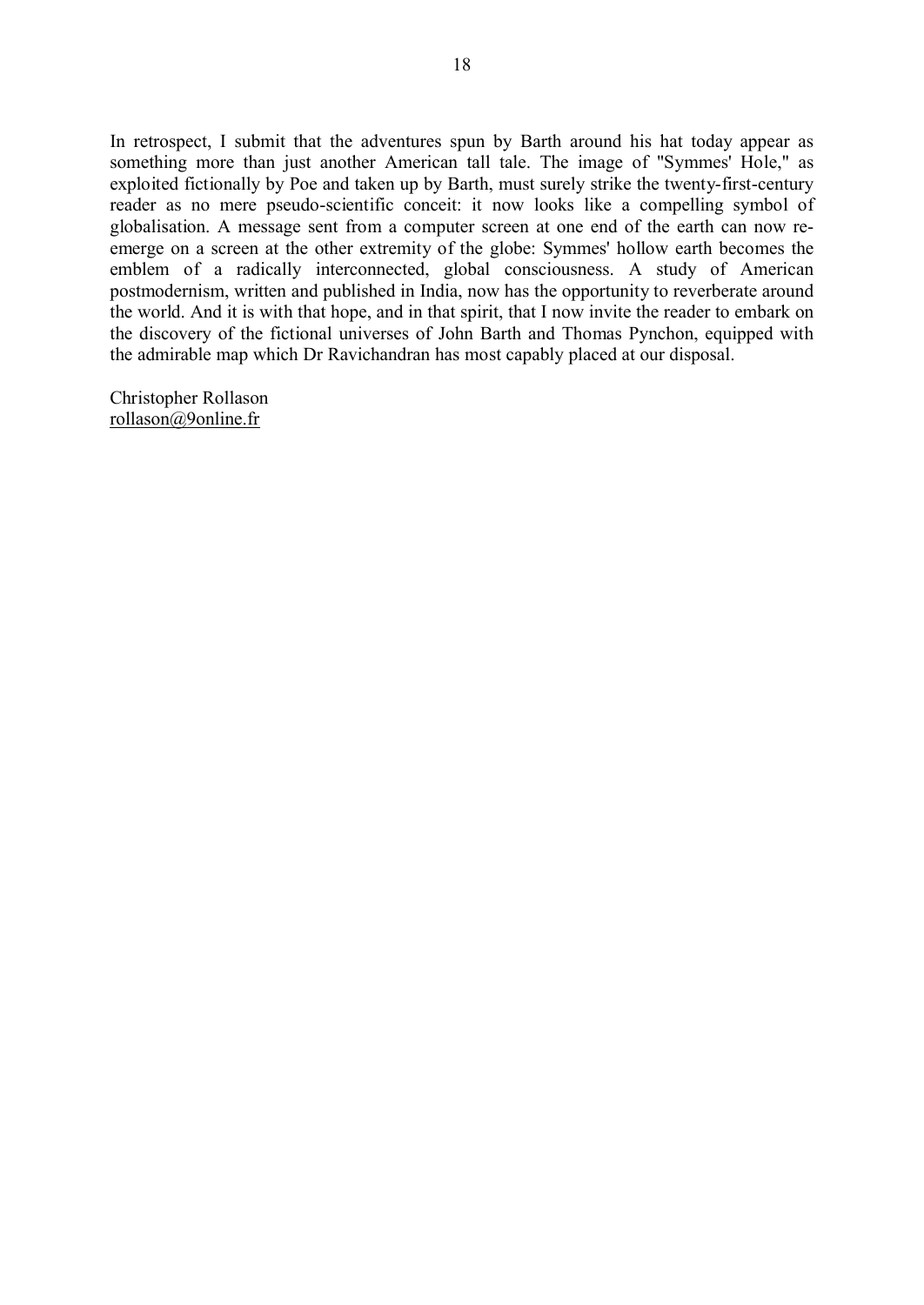# **SECONDARY WORKS CITED**

Albertazzi, Silvia. "Postcoloniale/Postmoderno." In Silvia Albertazzi and Roberto Vecchi (ed.). *Abbecedario Postcoloniale*. Macerata (Italy): Quodlibet, 2001, 115-123.

Almeida, Virgílio Augusto Fernandes. "Invisible Natures: On Italo Calvino's *Invisible Cities*." In Rollason and Mittapalli (ed.) *Modern Criticism* (q.v.), 2002, 297-302.

Barth, John. "The Literature of Exhaustion" (1967). In Bradbury (ed.), *The Novel Today* (q.v.), 1990, 71-85.

\_\_, "The Spanish Connection". In *Los Ùltimos Veinte Años en los Estudios Anglo-Norteamericanos: Actas del VIII Congreso de AEDEAN* [Asociación Española de Estudios Anglo-Norteamericanos]. Málaga (Spain): Universidad de Málaga, 1984, 7-16.

\_\_, "Foreword" to *The Floating Opera and The End of the Road* [two-novel edition], New York: Doubleday, 1988, v-viii.

\_\_,"Virtuality." Originally published in Johns Hopkins Magazine, 1994. Republished at: <www.jhu.edu/~jhumag/994web/culture1.html>.

\_\_,"'The Parallels!' - Italo Calvino and Jorge Luis Borges." Adapted from address to conference on Italo Calvino, University of California at Davis, 4 April 1997. Republished in Context - A Forum for Literary Arts and Culture, No 1, 1999 -

<www.centerforbookculture.org/context/no1/barth.html>.

Bloom, Harold. *The Western Canon: The Books and School of the Ages* (1994). London: Macmillan, 1995.

\_\_,"Thomas Pynchon," in *How To Read And Why*. London: Fourth Estate, 2000, 249-254. \_\_, *El futur de la imaginació* (in Catalan). Barcelona: Empúries/Anagrama, 2002.

Bradbury, Malcolm (ed. and intr.). *The Novel Today: Contemporary Writers on Modern Fiction* (1st ed. 1977). Rev. ed. London: Fontana, 1990.

Bradbury, Malcolm, Eric Mottram and Jean Franco (ed.). *The Penguin Companion to Literature 3: United States & Latin American Literature*. Harmondsworth: Penguin, 1971. Calvino, Italo. "Cybernetics and Ghosts" (1967). In Bradbury (ed.), *The Novel Today* (q.v.), 1990, 223-241.

Carpentier, Alejo. "Prólogo" to *El reino de este mundo* [*The Kingdom of This World*]. 1949. Madrid: Seix Barral, 2000.

Castells, Manuel. *The Internet Galaxy: Reflections on the Internet, Business and Society*. Oxford: Oxford University Press, 2001.

Cuddon, J.A. *The Penguin Dictionary of Literary Terms and Literary Theory*. Harmondsworth: Penguin, 3rd edn., 1992.

Drabble, Margaret (ed.). *The Oxford Companion to English Literature* (5th edn). Oxford: OUP, 1985, rev. 1995.

Eco, Umberto. "Signs of the Times." Conversations (1997-1998). In Umberto Eco et al., *Conversations About the End of Time* (1999). Harmondsworth: Penguin, 2000 (171-216). Giddens, Anthony. *Runaway World: How Globalisation is Reshaping our Lives*. First edn. 1999. Revised edn. London: Profile Books, 2002.

Harris, Charles. "Reading John Barth." Context - A Forum for Literary Arts and Culture, No 5, 2000. <www.centerforbookculture.org/context/no5/harris.html>.

Hensen, Michael and Mike Petry. "'Searching for a Self': Postmodernist Theories of Identity and the Novels of Salman Rushdie." In Rajeshwar Mittapalli and Joel Kuortti (ed.), *Salman Rushdie: New Critical Insights, vol. 2*, New Delhi: Atlantic Publishers and Distributors, 2003, 126-141.

Hobsbawm, Eric. *The New Century*. London: Little, Brown and Company, 2000.